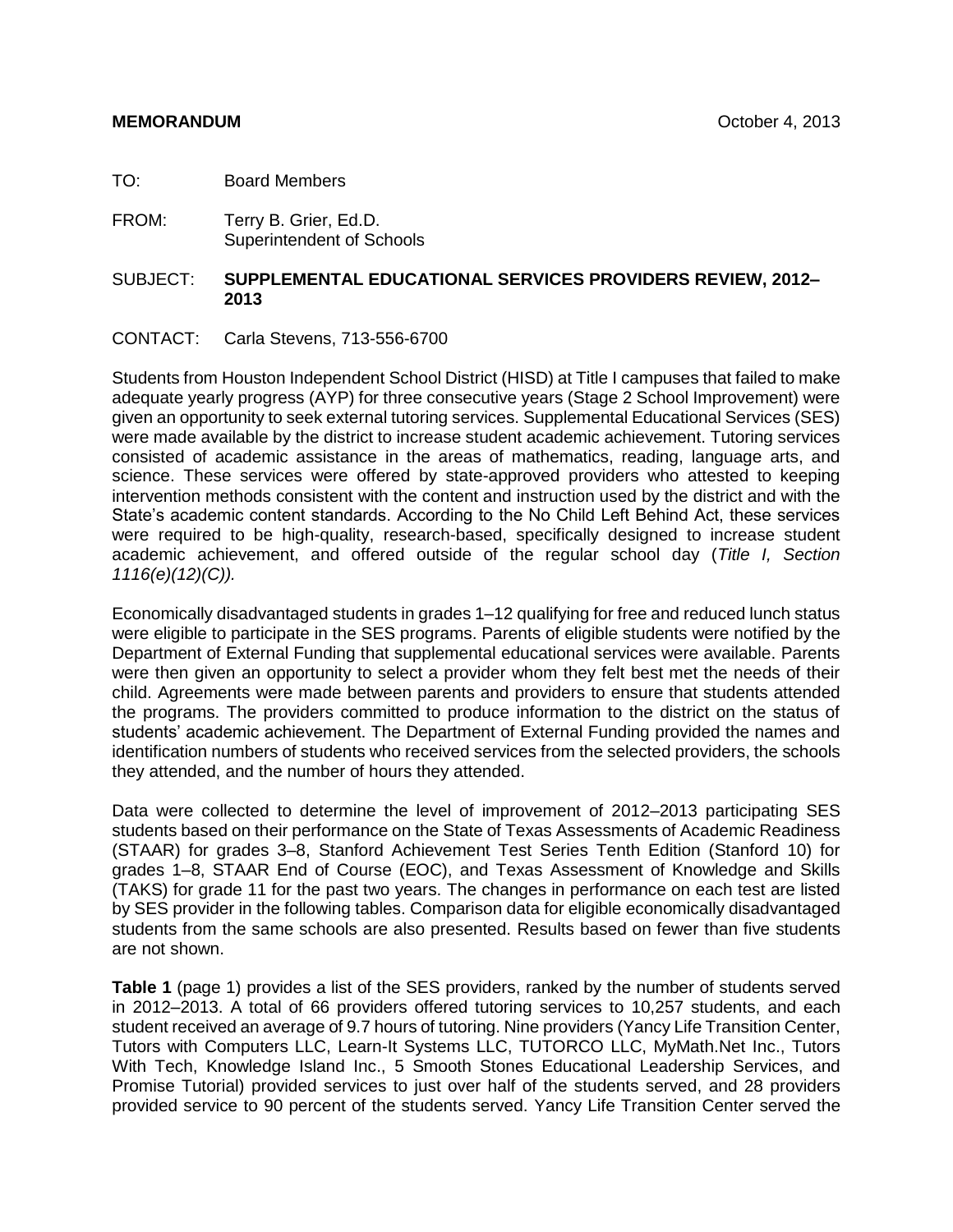highest number and percentage of students at 1,231 and 10.3 percent respectively. The total budget allocated for the SES program was \$10.8 million and expenditures totaled \$5.9 million. On a cost per student basis, expenditures were approximately \$579.

**Figure 1** (page 3) presents information on student participants by school. Participants attended 17 HISD schools including one elementary school, seven middle schools, eight high schools, and one combined school. Five schools (James Madison High School, Westbury High School, Charles Hartman Middle School, Jack Yates High School, and Phillis Wheatley High School) accounted for just over half (54.1 percent) of the tutored students. Additionally, seven of the 17 schools had participation rates of over 90 percent of students eligible to receive services.

**Table 2** (page 4) presents the percentage of students in grades 4–8 who met the growth standard for Index 2 of the TEA Accountability model by SES provider. Student growth, obtained from the Consolidated Accountability File, was calculated by the Texas Education Agency (TEA) and determined by comparing a student's gain score (the difference between the student's current year scale score and prior year scale score) to a minimum progress target. Overall, 50 percent or more of the students receiving services from 27 providers met the state's growth standard target in reading, and 37 providers met this statistic in math. In comparing the performance between students who received SES services and those who did not, it appears that while one service provider in reading and seven providers in math achieved high levels of growth for their students, more providers showed less growth than students not receiving their services.

**Tables 3a and 3b** (pages 6–9) show the average Normal Curve Equivalent (NCE) scores on the Stanford 10 for students from grades 1–8 for 2011–2012 and 2012–2013 by provider. An NCE of 50 indicates that the student is performing at grade level. Overall, three providers showed improvements in reading, 23 providers in math, three providers in language, and six providers in science. In comparing the data for the students who received SES services and those who did not, it appears as though some of the SES providers may have helped improve student performance in math.

**Tables 4a and 4b** (pages 10–13) list the percentage of students who met the state's growth standard on EOC tests in English I Reading, English II Reading, Algebra I, and English II Writing from 2011–2012 to 2012–2013. Student growth on the EOC was also calculated by TEA following the same process described for STAAR grades 4–8. Overall, two providers had 50 percent or more of their students meet the growth standard for high schools in English I Reading, 33 providers in English II Reading, three providers in Algebra I, and ten providers in English II Writing. Performance for the students who received SES services appeared to be better than for those who did not in English I Reading, English II Reading, and English II Writing.

**Tables 5a and 5b** (pages 14–17) present comparisons of the percentage of students in grade 11 meeting the 2013 TAKS standards in English/language arts, math, and science for 2012–2012 and 2012–2013 by provider. Gains were most frequently noted for science (29 providers), followed by math (27 providers) and English/language arts (21 providers). In comparing the data for the students who received SES services and those who did not, it does not appear that the SES providers helped improve TAKS scores.

While several students who received SES services showed improvements in test performance, it is not possible to determine the exact cause of the improvements. Any gains in performance that were made can be attributed in part to the SES providers but also to the instruction given by the campuses during the regular school day.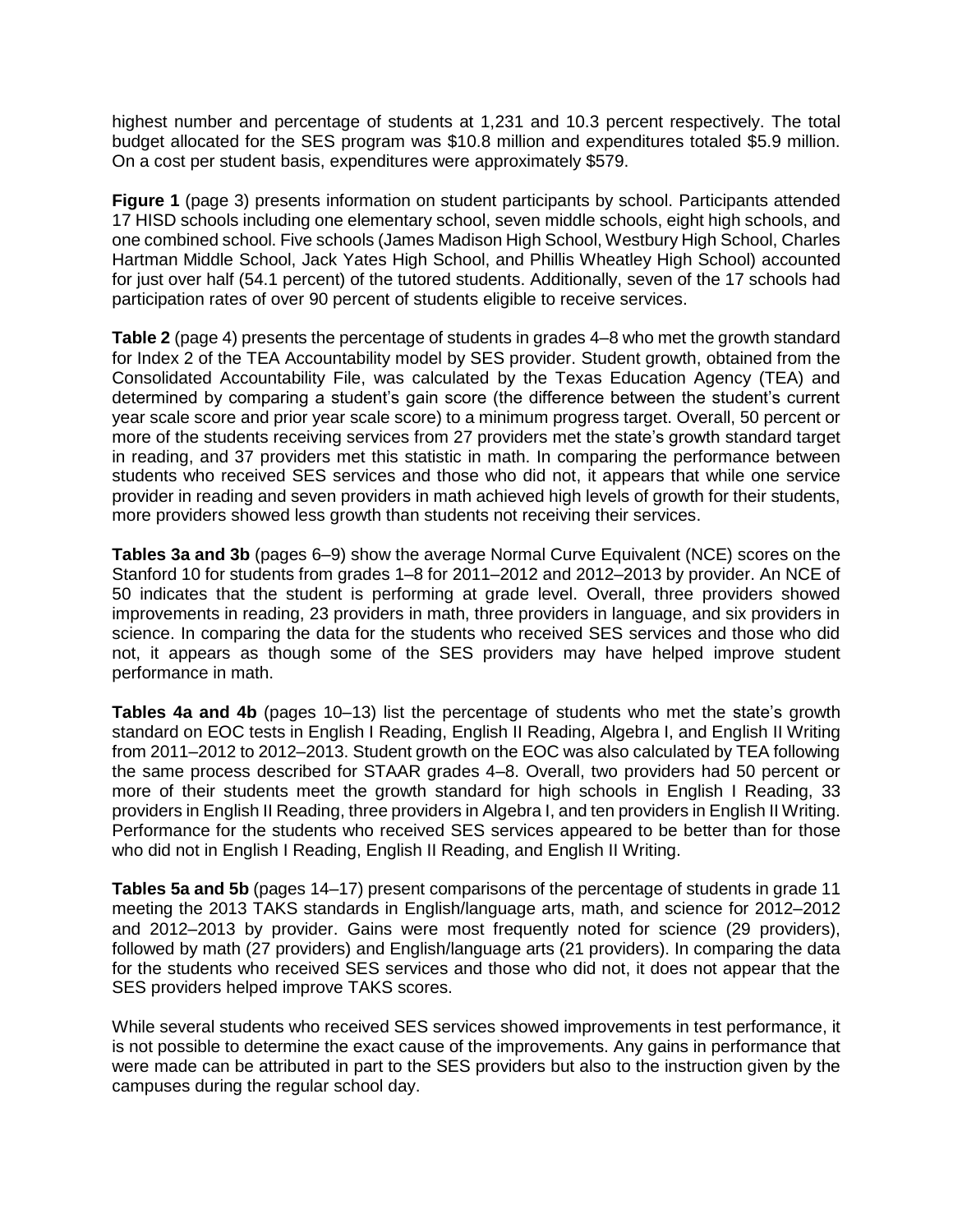#### **Administrative Response**

Implementation of the SES program is a federal requirement for school districts with Title I schools that have failed to make adequate yearly progress for three or more consecutive years. Services are available only to low-income students enrolled at such campuses, and must supplement instruction provided during the regular school day.

SES providers are screened and approved solely by the state education agency. Parents must select a provider from the state's comprehensive list based on the needs of their child, and then complete the enrollment process online. The district may only disseminate information to parents regarding SES and the enrollment process.

The Department of External Funding will continue to work closely with the state agency to ensure that all information regarding the program is disseminated to parents in a timely manner, so that they are able to make informed decisions regarding the academic needs of their children.

Should you have any further questions, please contact my office or Carla Stevens in the Research and Accountability Department at (713) 556-6700.

Tury B. Quien

cc: Superintendent's Direct Reports Chief School Officers School Support Officers Pamela Evans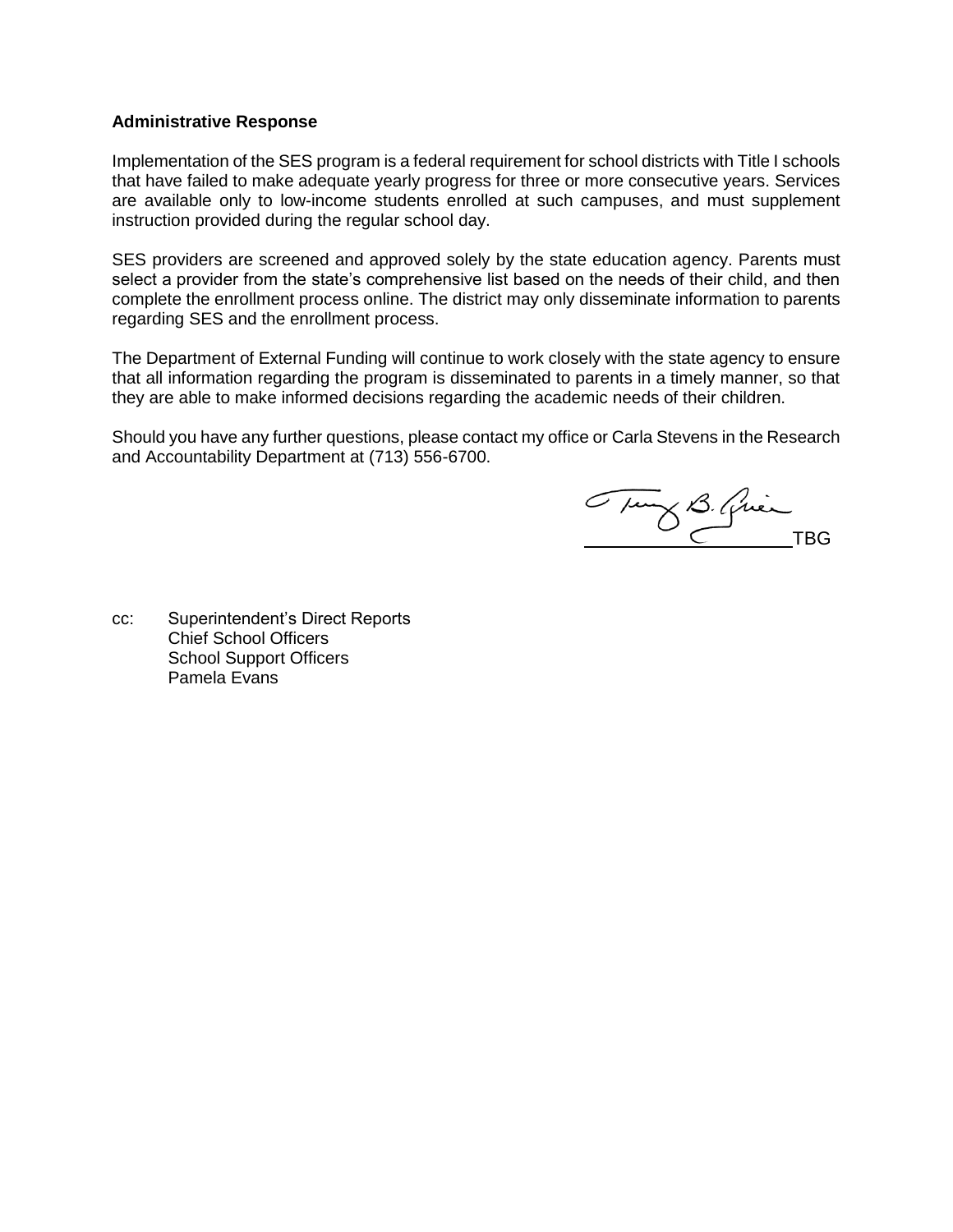## **Table 1: Supplemental Educational Services Provider, Ranked by Students Served, 2012–2013**

| <b>Provider</b>                                    | <b>Students</b><br><b>Served</b> | %<br><b>Served</b> | % of Eligible<br><b>Students</b><br>Served+ | <b>Hours per</b><br><b>Student</b> | <b>Dollars</b><br><b>Allocated</b> | <b>Dollar Balance</b> | <b>Expenditures</b> | Contract<br>Length*<br>(years) |
|----------------------------------------------------|----------------------------------|--------------------|---------------------------------------------|------------------------------------|------------------------------------|-----------------------|---------------------|--------------------------------|
| <b>Yancy Life Transition Center</b>                | 1,231                            | 10.3               | 10.0                                        | 3.7                                | 408,376                            | 131,501               | 276,876             | 4                              |
| <b>Tutors With Computers, LLC</b>                  | 1,147                            | 9.6                | 8.8                                         | 9.7                                | 1,120,361                          | 135,562               | 984,799             | $\overline{4}$                 |
| Learn-It Systems, LLC                              | 991                              | 8.3                | 9.1                                         | 17.2                               | 1,409,788                          | 652,529               | 757,259             | $\overline{4}$                 |
| TUTORCO, LLC                                       | 485                              | 4.1                | 4.0                                         | 8.4                                | 364,241                            | 122,251               | 241,991             | 3                              |
| MyMath.Net Inc                                     | 482                              | 4.0                | 4.0                                         | 13.9                               | 467,578                            | 161,722               | 305,856             | $\mathbf 1$                    |
| <b>Tutors With Tech</b>                            | 457                              | 3.8                | $\overline{3.5}$                            | 2.8                                | 125,452                            | 24,798                | 100,655             | 1                              |
| Knowledge Island Inc                               | 445                              | $\overline{3.7}$   | 3.8                                         | 14.3                               | 397,138                            | 86,398                | 310,740             | $\overline{2}$                 |
| 5 Smooth Stones Educational Leadership Services    | 412                              | 3.5                | 4.6                                         | 12.7                               | 354,118                            | 86,759                | 267,359             | $\overline{1}$                 |
| <b>Promise Tutorial</b>                            | 374                              | 3.1                | $\overline{3.9}$                            | 7.1                                | 404,294                            | 404,294               | 0                   | $\overline{2}$                 |
| Academic Myriad                                    | 358                              | 3.0                | 2.7                                         | 9.1                                | 360,768                            | 139,605               | 221,162             | $\overline{3}$                 |
| Mobile Collegiate Tutorial Service                 | 356                              | $\overline{3.0}$   | 2.7                                         | 9.7                                | 486,516                            | 463,750               | 22,766              | $\overline{2}$                 |
| <b>Multicultural Literacy Center</b>               | 354                              | 3.0                | 3.0                                         | $\overline{5.7}$                   | 430,139                            | 357,343               | 72,796              | 1                              |
| <b>BrightStar Online</b>                           | 348                              | 2.9                | 2.7                                         | 16.3                               | 401,272                            | 45,062                | 356,210             | $\mathbf{1}$                   |
| <b>Group Excellence</b>                            | 347                              | 2.9                | 2.9                                         | $\overline{3.6}$                   | 133,968                            | 22,401                | 111,567             | 5                              |
| <b>Adaptive Learning LLC</b>                       | 328                              | $\overline{2.7}$   | $\overline{2.6}$                            | 17.6                               | 420,470                            | 237,912               | 182,558             | $\mathbf{1}$                   |
| <b>Elite Academic Solutions</b>                    | 321                              | 2.7                | 2.9                                         | 13.3                               | 364,649                            | 102,446               | 262,203             | 4                              |
| 121 Tutor, LLC                                     | 278                              | 2.3                | 2.8                                         | 10.1                               | 359,947                            | 267,681               | 92,266              | $\overline{c}$                 |
| Ware Educational Consulting Firm, Inc.             | $\overline{270}$                 | 2.3                | $\overline{3.4}$                            | $\overline{5.7}$                   | 357,469                            | 356,169               | 1,300               | $\overline{2}$                 |
| <b>DIVERSE LINKS</b>                               | 260                              | 2.2                | 2.3                                         | $\overline{3.0}$                   | 66,860                             | 17,292                | 49,568              | $\mathbf{1}$                   |
| Markem, Inc.                                       | 260                              | $\overline{2.2}$   | $\overline{2.4}$                            | 7.2                                | 362,179                            | 226,730               | 135,449             | 3                              |
| <b>3Commas Tutoring LLC</b>                        | 221                              | 1.9                | 2.6                                         | 13.6                               | 273,700                            | 9,496                 | 264,204             | 1                              |
| <b>Academic Tutoring Service</b>                   | $\overline{218}$                 | 1.8                | $\overline{2.0}$                            | 14.1                               | 203,572                            | 92,389                | 111,183             | 1                              |
| Alternatives Unlimited, Inc.                       | 194                              | 1.6                | 1.8                                         | 10.9                               | 81,888                             | 76,675                | 5,213               | 5                              |
| Above & Beyond Learning, Inc.                      | 189                              | 1.6                | 1.9                                         | 3.4                                | 37,642                             | 33,039                | 4,603               | 1                              |
| Yo Miss! Can U Teach Me?                           | 168                              | 1.4                | 1.5                                         | 13.2                               | 154,530                            | 12,662                | 141,868             | 3                              |
| <b>Accelerated Based Basic Education</b>           | 144                              | 1.2                | 3.1                                         | 14.8                               | 139,292                            | 5,415                 | 133,877             | $\mathbf{1}$                   |
| <b>Turning Point Tutorial Systems</b>              | $\overline{142}$                 | 1.2                | $\overline{2.0}$                            | 9.2                                | 122,201                            | 57,309                | 64,892              | 1                              |
| Educator Resources, Inc.                           | 116                              | 1.0                | 2.7                                         | 1.0                                | 41,552                             | 41,099                | 454                 | 5                              |
| Believe-N-U Youth Empowerment, LLC.                | 114                              | 1.0                | 1.3                                         | 9.3                                | 73,967                             | 2,459                 | 71,508              | 1                              |
| Citizen Schools, Inc; Citizen Schools Texas        | 104                              | $\overline{0.9}$   | 12.0                                        | 2.6                                | 27,852                             | 21,327                | 6,525               | 1                              |
| Fostering Stars Learning and Resource Center, Inc. | 100                              | 0.8                | $\overline{0.9}$                            | $\overline{13.7}$                  | 113,026                            | 28,183                | 84,843              | 5                              |
| Confidence Music, Inc.                             | 103                              | 0.9                | 1.0                                         | 9.8                                | 134,650                            | 108,524               | 26,126              | 4                              |
| Born To Be Great                                   | 82                               | 0.7                | 1.0                                         | 0.1                                | 360                                |                       | 360                 | 1                              |
| Vast Tutoring LLC                                  | 65                               | 0.5                | 0.9                                         | 14.8                               | 93,159                             | 67,688                | 25,470              | $\mathbf{1}$                   |
| Read, Write, & Create, Inc.                        | 56                               | 0.5                | 0.8                                         | 15.1                               | 67,934                             | 16,892                | 51,042              | $\overline{4}$                 |
| <b>Texas Southern University</b>                   | $\overline{51}$                  | 0.4                | 0.6                                         | $\overline{2.0}$                   | 7,979                              | 2,966                 | 5,013               | $\overline{2}$                 |
| Studentnest, Inc.                                  | 50                               | 0.4                | 0.8                                         | 8.4                                | 63,803                             | 46,395                | 17,408              | $\overline{2}$                 |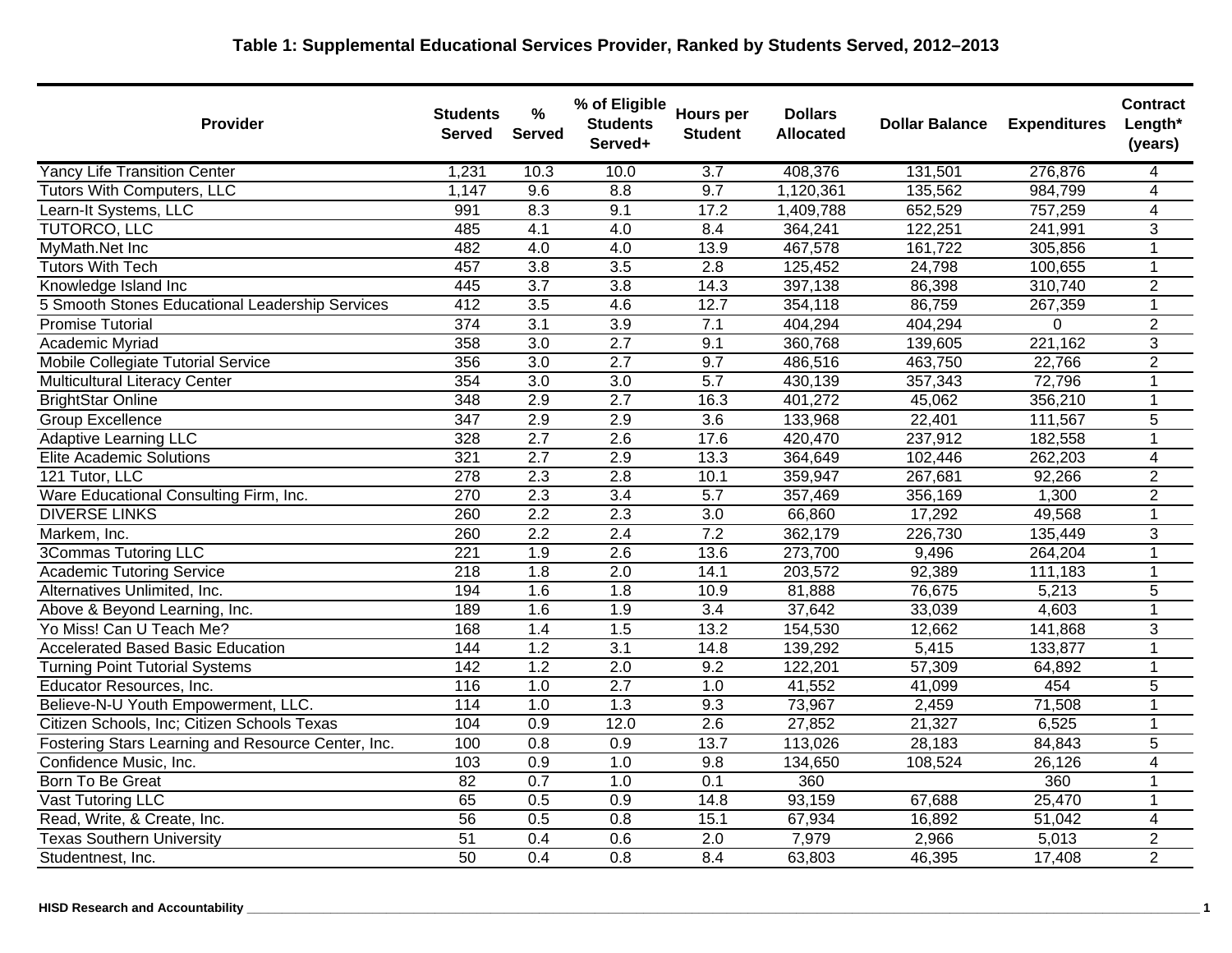## **Table 1: Supplemental Educational Services Provider, Ranked by Students Served, 2012–2013**

| <b>Provider</b>                            | <b>Students</b><br><b>Served</b> | $\frac{9}{6}$<br><b>Served</b> | % of Eligible<br><b>Students</b><br>Served+ | <b>Hours per</b><br><b>Student</b> | <b>Dollars</b><br><b>Allocated</b> | <b>Dollar Balance</b> | <b>Expenditures</b> | <b>Contract</b><br>Length*<br>(years) |
|--------------------------------------------|----------------------------------|--------------------------------|---------------------------------------------|------------------------------------|------------------------------------|-----------------------|---------------------|---------------------------------------|
| Allegiance Learning Solutions, LLC         | 49                               | 0.4                            | 1.5                                         | 12.8                               | 59,856                             | 27,522                | 32,334              | 3                                     |
| 1 on 1 Education                           | 34                               | $\overline{0.3}$               | 0.4                                         | 20.0                               | 44,473                             | 198                   | 44,274              | $\overline{3}$                        |
| TC Tech, LLC                               | $\overline{27}$                  | 0.2                            | 0.5                                         | 5.3                                | 38,155                             | 38,155                | 0                   | 1                                     |
| <b>Education Beyond Frontiers LLC</b>      | 26                               | $\overline{0.2}$               | 0.5                                         | 15.6                               | 32,626                             | 13,117                | 19,509              | 1                                     |
| <b>Education Futures Corp.</b>             | $\overline{26}$                  | 0.2                            | $\overline{1.3}$                            | 12.0                               | 38,329                             | 38,329                | 0                   | 1                                     |
| Advance Professional Consultants, LLC      | $\overline{17}$                  | $\overline{0.1}$               | 0.2                                         | 7.5                                | 18,085                             | 9,219                 | 8,866               | $\overline{2}$                        |
| AMERICAN RISING STARS, INC.                | $\overline{16}$                  | 0.1                            | 0.3                                         | 10.9                               | 15,817                             | 4,580                 | 11,237              | 3                                     |
| Accuracy Temporary Services, Inc           | 13                               | $\overline{0.1}$               | 0.2                                         | 4.7                                | 11,125                             | 7,563                 | 3,562               | $\overline{2}$                        |
| <b>EducationWise</b>                       | 13                               | $\overline{0.1}$               | 0.3                                         | 6.6                                | 6,613                              | 1,483                 | 5,130               | $\mathbf{1}$                          |
| <b>CRMG Services, LLC</b>                  | $\overline{11}$                  | $\overline{0.1}$               | 0.3                                         | 12.0                               | 9,924                              | 2,330                 | 7,594               | $\overline{2}$                        |
| Academics On Line                          | 9                                | 0.1                            | $\overline{0.1}$                            |                                    | 5,518                              | 5,518                 | 0                   | 1                                     |
| <b>Blue Ivy Carter Learning Resources</b>  | $\overline{8}$                   | $\overline{0.1}$               | 0.2                                         | 20.9                               | 10,987                             | $\overline{99}$       | 10,888              | 1                                     |
| <b>Much Success Tutoring Services</b>      | 8                                | 0.1                            | 0.4                                         | 18.4                               | 8,910                              | 410                   | 8,500               | 1                                     |
| Vanguardia Tutoring, LLC                   | $\overline{8}$                   | 0.1                            | $\overline{0.3}$                            | 11.3                               | 6,546                              | 6,546                 | $\Omega$            | 1                                     |
| Club Z! In-Home Tutoring Services, Inc.    | $\overline{7}$                   | 0.1                            | $\overline{0.2}$                            | 22.8                               | 10,381                             |                       | 10,381              | 3                                     |
| Athena Educational Institute LLC           | 5                                | 0.0                            | $\overline{0.1}$                            | 5.8                                | 4,449                              | 2,856                 | 1,593               | $\mathbf{1}$                          |
| <b>BlazinBrook Management</b>              | $\overline{5}$                   | 0.0                            | 0.2                                         | 5.6                                | 1,803                              | 1,803                 | 0                   | $\overline{3}$                        |
| A Better Grade Tutoring, LLC               | 4                                | 0.0                            | 0.2                                         | 21.4                               | 4,449                              | 3                     | 4,446               | 4                                     |
| BlazinBrook Preparatory School of The Artz | 4                                | 0.0                            | 0.1                                         | 12.6                               | 3,268                              | 325                   | 2,943               | $\overline{2}$                        |
| Jair Learning, LLC                         | 4                                | 0.0                            | 0.3                                         |                                    | 5,932                              | 5,932                 | 0                   | 4                                     |
| Wonder-Space Mobile, LLC                   | 4                                | 0.0                            | $\overline{0.1}$                            | 4.6                                | 1,483                              | $\overline{319}$      | 1,164               | $\overline{3}$                        |
| <b>Brave The Elements</b>                  | 3                                | 0.0                            | 0.1                                         | 12.4                               | 3,995                              | 3,995                 | $\Omega$            | $\mathbf{1}$                          |
| <b>PRIORITY: MY EDUCATION LLC</b>          | 3                                | 0.0                            | 0.4                                         | 12.4                               | 2,966                              |                       | 2,966               | $\overline{2}$                        |
| A+ Tutors For Scholars                     | $\overline{2}$                   | 0.0                            | 0.2                                         |                                    | 1,483                              | 1,483                 | 0                   | $\overline{2}$                        |
| I Can Achieve, Inc.                        | $\overline{2}$                   | 0.0                            | 0.1                                         |                                    | 273                                | $\overline{273}$      | 0                   | 1                                     |
| <b>BE A CHAMPION, INC.</b>                 |                                  | 0.0                            | 0.1                                         |                                    | 1,483                              | 1,483                 | $\overline{0}$      | 1                                     |
| Matthew 634, Inc.                          |                                  | 0.0                            | 0.3                                         |                                    | 1,483                              | 1,483                 | 0                   | 1                                     |
| <b>Shout Church</b>                        |                                  | 0.0                            | 0.2                                         |                                    | 1,483                              | 1,483                 | 0                   | 1                                     |
| Songbird Multimedia                        |                                  | $\overline{0.0}$               | 0.2                                         |                                    | 1,483                              | 1,483                 | $\overline{0}$      | 1                                     |
| <b>Total</b>                               | 11,933                           |                                |                                             | 9.7                                | 10,786,065                         | 4,842,712             | 5,943,354           |                                       |
| <b>Total Unduplicated</b>                  | 10,257                           |                                |                                             |                                    |                                    |                       |                     |                                       |

+Eligible students are economically disadvantaged students from the same schools at which the SES providers served students.

\*Contract length indicates how many years HISD students were serviced by these providers between 2008–2009 to 2012–2013 but not necessarily in consecutive years.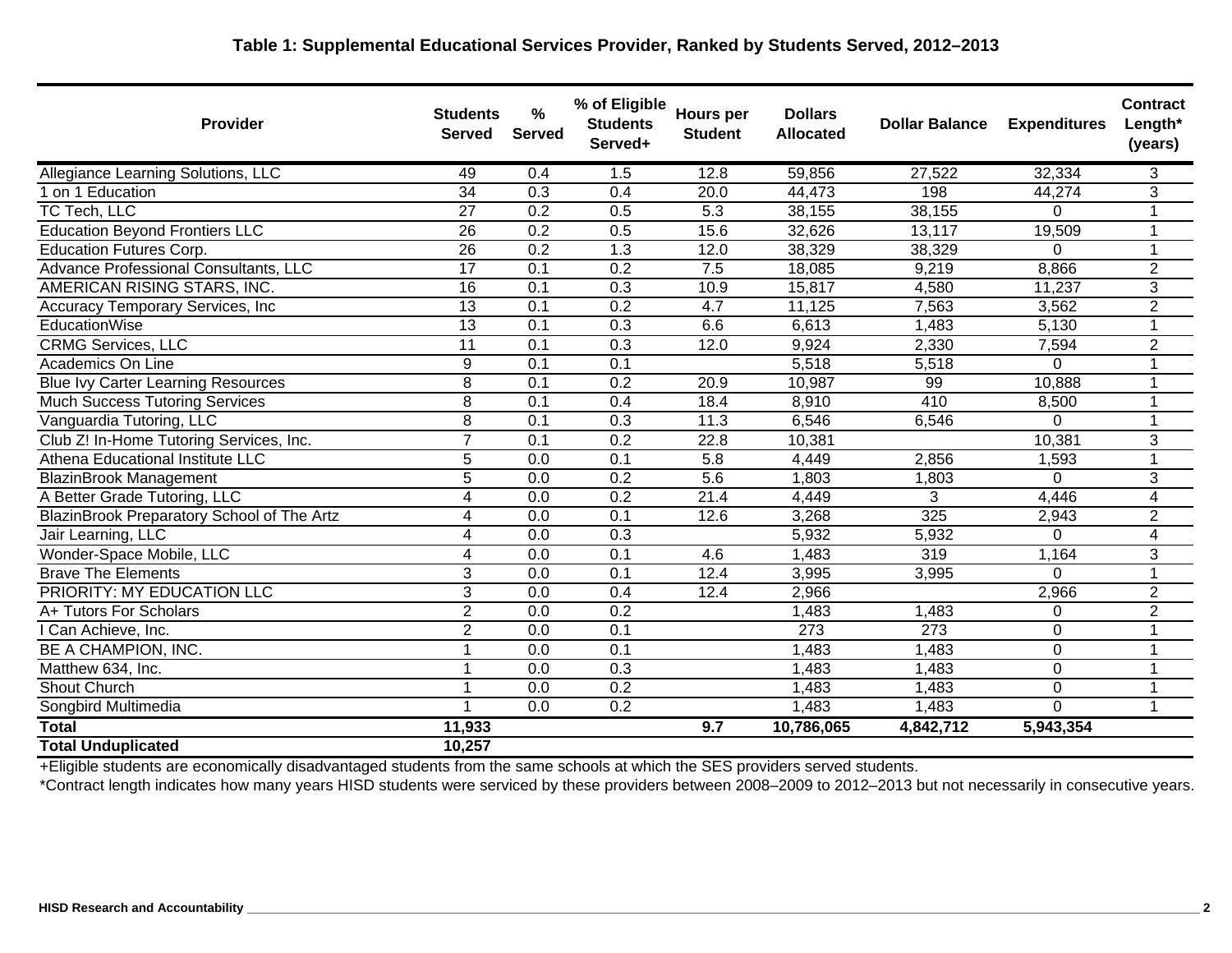

#### **Figure 1: Students Served by SES Providers, 2012–2013**

The numbers of eligible students from each campus are the economically disadvantaged students found in the PEIMS Resubmission file. \*Lee High School and Sharpstown High School are Texas Title I Priority Schools (TTIPS).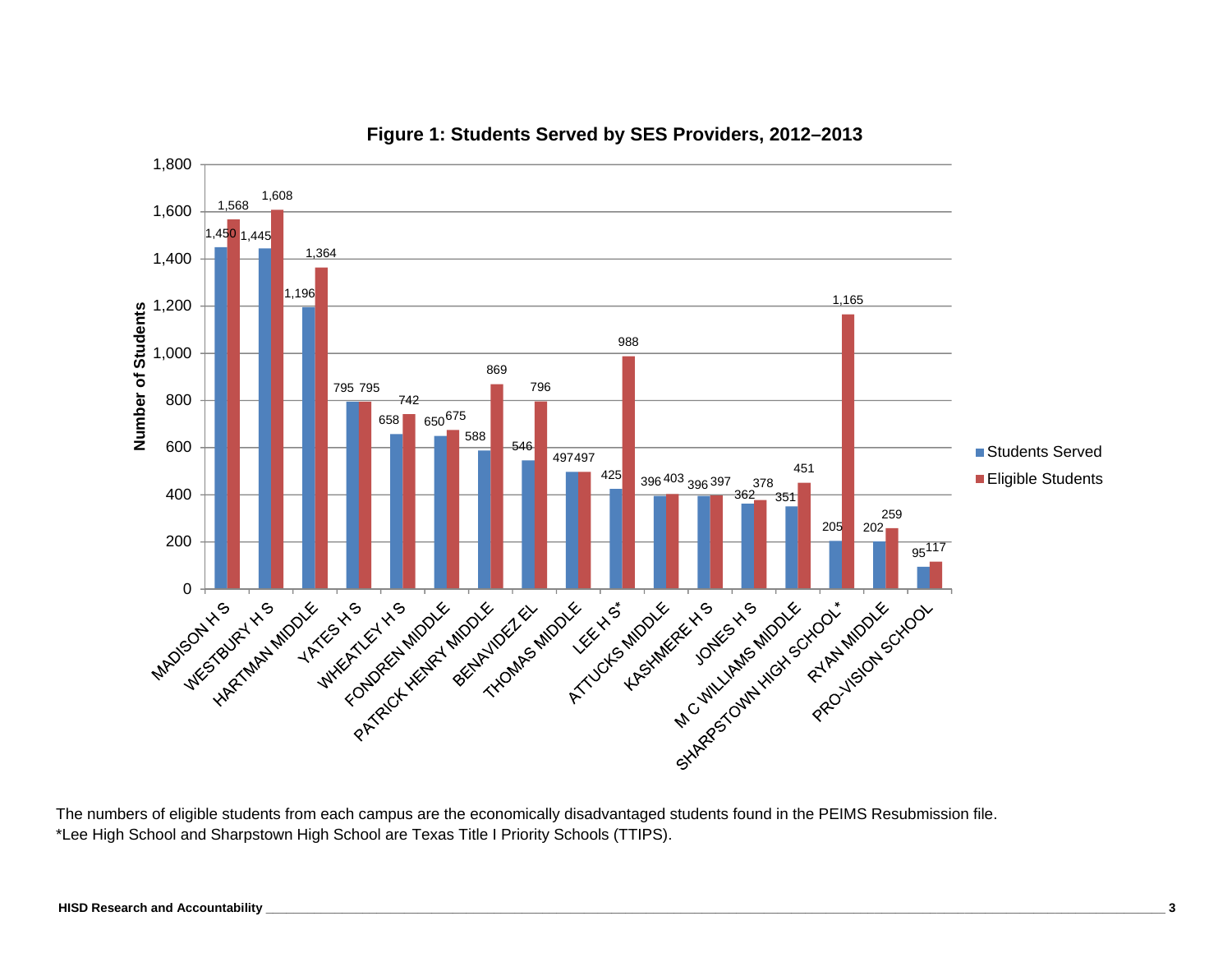|                                                    |                 | <b>Students who participated in SES</b> |                 |                                 |                  |                                 | Eligible Students who did not use SES |                                 |
|----------------------------------------------------|-----------------|-----------------------------------------|-----------------|---------------------------------|------------------|---------------------------------|---------------------------------------|---------------------------------|
|                                                    |                 | Reading                                 |                 | Math                            |                  | Reading                         |                                       | <b>Math</b>                     |
| <b>Provider (alphabetical)</b>                     | N               | % Met Growth<br><b>Standard</b>         | N               | % Met Growth<br><b>Standard</b> | N                | % Met Growth<br><b>Standard</b> | N                                     | % Met Growth<br><b>Standard</b> |
| 1 on 1 Education                                   | $\overline{13}$ | 46                                      | $\overline{9}$  | 78                              | 758              | 58                              | 488                                   | 58                              |
| 121 Tutor, LLC                                     | 121             | 49                                      | 113             | $\overline{58}$                 | 793              | 59                              | 520                                   | $\overline{58}$                 |
| 3Commas Tutoring LLC                               | 88              | 64                                      | 58              | 59                              | 742              | 59                              | 474                                   | 59                              |
| 5 Smooth Stones Educational Leadership Services    | $\overline{37}$ | 62                                      | $\overline{32}$ | 69                              | 566              | 55                              | 395                                   | $\overline{55}$                 |
| A Better Grade Tutoring, LLC                       | $\overline{2}$  | $\star$                                 | $\overline{2}$  | $\overline{\ast}$               | 301              | $\star$                         | 212                                   |                                 |
| Above & Beyond Learning, Inc.                      | 97              | $\overline{48}$                         | 85              | 65                              | 829              | $\overline{57}$                 | 554                                   | $\overline{56}$                 |
| Academic Myriad                                    | $\overline{96}$ | 70                                      | $\overline{70}$ | $\overline{70}$                 | 852              | $\overline{57}$                 | $\overline{577}$                      | $\overline{57}$                 |
| <b>Academic Tutoring Service</b>                   | $\overline{24}$ | 46                                      | $\overline{23}$ | $\overline{74}$                 | 535              | 55                              | 399                                   | 57                              |
| <b>Academics On Line</b>                           | $\overline{2}$  | $\overline{\ast}$                       | $\overline{2}$  | $\ast$                          | 145              | $\overline{\phantom{a}}$        | 135                                   | $\overline{\ast}$               |
| <b>Accelerated Based Basic Education</b>           | 42              | 50                                      | 39              | 67                              | 436              | 55                              | 311                                   | 58                              |
| <b>Accuracy Temporary Services, Inc</b>            | 3               | $\ast$                                  | 3               | $\ast$                          | 340              | $\ast$                          | $\overline{237}$                      | $\star$                         |
| <b>Adaptive Learning LLC</b>                       | $\overline{81}$ | 64                                      | 66              | 55                              | 801              | 58                              | 531                                   | 57                              |
| Advance Professional Consultants, LLC              | 3               |                                         | $\overline{2}$  | $\overline{\ast}$               | 376              | $\overline{\ast}$               | 270                                   |                                 |
| Allegiance Learning Solutions, LLC                 | 20              | 55                                      | 11              | $\overline{73}$                 | 487              | 60                              | 308                                   | $\overline{58}$                 |
| Alternatives Unlimited, Inc.                       | $\overline{71}$ | 48                                      | 58              | 64                              | 816              | 58                              | 543                                   | 59                              |
| AMERICAN RISING STARS, INC.                        | 3               | $\ast$                                  | 3               | $\ast$                          | 127              | $\ast$                          | 105                                   |                                 |
| Athena Educational Institute LLC                   | $\overline{2}$  | $\star$                                 | $\overline{1}$  | $\star$                         | 571              | $^\star$                        | 337                                   |                                 |
| Believe-N-U Youth Empowerment, LLC.                | $\overline{7}$  | $\overline{57}$                         | $\overline{6}$  | 50                              | 543              | 55                              | $\overline{372}$                      | 54                              |
| <b>BlazinBrook Management</b>                      | $\overline{2}$  | $\star$                                 | $\overline{2}$  | $\star$                         | 123              | $\star$                         | $\overline{95}$                       |                                 |
| BlazinBrook Preparatory School of The Artz         | $\overline{2}$  | $\ast$                                  | $\overline{2}$  | $\ast$                          | 214              | $\overline{\ast}$               | 133                                   | $\overline{\ast}$               |
| <b>Blue Ivy Carter Learning Resources</b>          | $\overline{4}$  | $\star$                                 | $\overline{4}$  | $\star$                         | 488              | $\star$                         | $\overline{310}$                      | $\star$                         |
| Born To Be Great                                   | $\overline{28}$ | $\overline{36}$                         | $\overline{27}$ | 48                              | $\overline{512}$ | 55                              | $\overline{376}$                      | $\overline{57}$                 |
| <b>Brave The Elements</b>                          |                 | $\overline{\phantom{a}}$                | $\mathbf{1}$    | $\overline{\phantom{a}}$        | 357              | $\overline{\phantom{a}}$        | 204                                   |                                 |
| <b>BrightStar Online</b>                           | 83              | 49                                      | $\overline{76}$ | 63                              | 852              | 57                              | $\overline{577}$                      | 57                              |
| Citizen Schools, Inc; Citizen Schools Texas        | 64              | 50                                      | 42              | 67                              | $\overline{317}$ | 60                              | 178                                   | 56                              |
| Club Z! In-Home Tutoring Services, Inc.            | $\overline{2}$  |                                         | $\overline{2}$  | $\overline{\ast}$               | 107              |                                 | 81                                    |                                 |
| Confidence Music, Inc.                             | 19              | $\overline{74}$                         | 14              | $\overline{71}$                 | $\overline{574}$ | 56                              | 388                                   | $\overline{55}$                 |
| <b>DIVERSE LINKS</b>                               | 29              | 59                                      | $\overline{23}$ | 70                              | 400              | 57                              | 277                                   | 61                              |
| <b>Education Beyond Frontiers LLC</b>              | 1               | $\ast$                                  | $\mathbf 1$     | $\ast$                          | 425              | $\overline{\phantom{a}}$        | 261                                   |                                 |
| <b>Education Futures Corp.</b>                     | $\overline{20}$ | 65                                      | 16              | 56                              | 443              | 57                              | 282                                   | $\overline{56}$                 |
| EducationWise                                      | 8               | 63                                      | 8               | 50                              | 421              | 58                              | 260                                   | 56                              |
| <b>Elite Academic Solutions</b>                    | 35              | 46                                      | 35              | 83                              | 829              | 57                              | 554                                   | 56                              |
| Fostering Stars Learning and Resource Center, Inc. | 17              | 35                                      | 14              | 64                              | 852              | $\overline{57}$                 | 577                                   | 57                              |
| <b>Group Excellence</b>                            | 54              | 57                                      | 40              | 78                              | 852              | 57                              | 577                                   | $\overline{57}$                 |
| I Can Achieve, Inc.                                | 1               | $\ast$                                  | $\mathbf{1}$    | $\overline{\phantom{0}}$        | 51               | $\overline{\phantom{0}}$        | $\overline{46}$                       | $\overline{\ast}$               |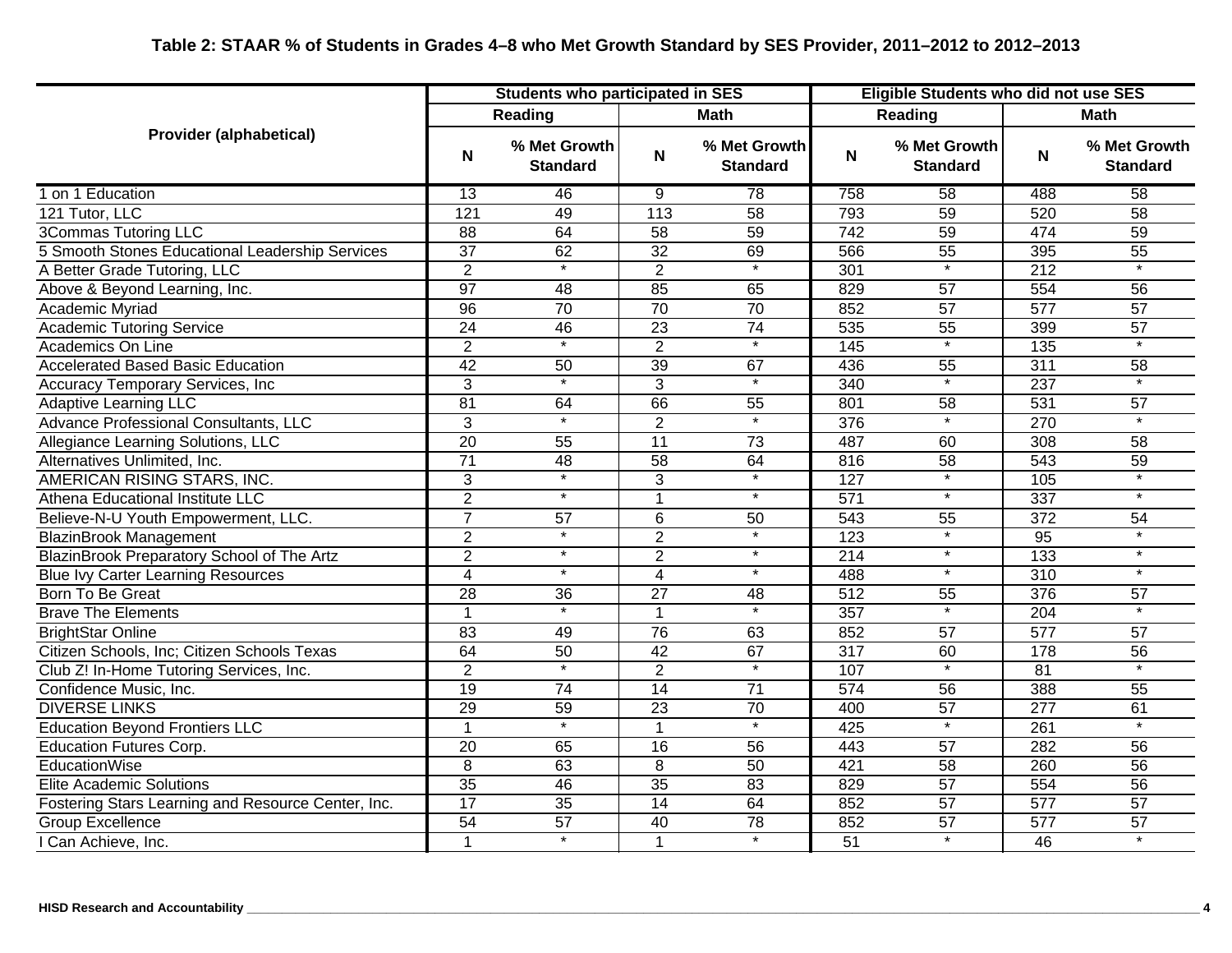|                                        | <b>Students who participated in SES</b> |                                 |                 |                                 |             | <b>Eligible Students who did not use SES</b> |                  |                                 |  |  |  |
|----------------------------------------|-----------------------------------------|---------------------------------|-----------------|---------------------------------|-------------|----------------------------------------------|------------------|---------------------------------|--|--|--|
|                                        |                                         | <b>Reading</b>                  |                 | Math                            |             | Reading                                      |                  | Math                            |  |  |  |
| <b>Provider (alphabetical)</b>         | N                                       | % Met Growth<br><b>Standard</b> | N               | % Met Growth<br><b>Standard</b> | $\mathbf N$ | % Met Growth<br><b>Standard</b>              | N                | % Met Growth<br><b>Standard</b> |  |  |  |
| Knowledge Island Inc                   | 125                                     | 60                              | 110             | 63                              | 638         | 56                                           | 444              | 55                              |  |  |  |
| Learn-It Systems, LLC                  | $\overline{274}$                        | $\overline{52}$                 | 229             | 61                              | 852         | $\overline{57}$                              | $\overline{577}$ | 57                              |  |  |  |
| Markem, Inc.                           | 95                                      | 59                              | 81              | $\overline{72}$                 | 852         | 57                                           | 577              | 57                              |  |  |  |
| Mobile Collegiate Tutorial Service     | 107                                     | 44                              | 99              | 53                              | 816         | 58                                           | 543              | 59                              |  |  |  |
| <b>Multicultural Literacy Center</b>   | $\overline{52}$                         | 62                              | 44              | 64                              | 801         | $\overline{58}$                              | 531              | $\overline{57}$                 |  |  |  |
| MyMath.Net Inc                         | 55                                      | 55                              | 52              | 63                              | 499         | 58                                           | 365              | 60                              |  |  |  |
| <b>Promise Tutorial</b>                | 34                                      | $\overline{47}$                 | 29              | $\overline{72}$                 | 258         | 54                                           | 217              | $\overline{52}$                 |  |  |  |
| Read, Write, & Create, Inc.            | 8                                       | $\overline{75}$                 | 8               | 38                              | 110         | 41                                           | 103              | 50                              |  |  |  |
| Shout Church                           |                                         | $\overline{\ast}$               |                 | $\star$                         | 40          | $\star$                                      | 26               |                                 |  |  |  |
| Songbird Multimedia                    |                                         | $\star$                         |                 | $\star$                         | 40          | $\star$                                      | $\overline{26}$  | $\star$                         |  |  |  |
| Studentnest, Inc.                      | $\overline{10}$                         | 60                              | $\overline{8}$  | $\overline{88}$                 | 626         | 60                                           | 383              | 60                              |  |  |  |
| $\overline{{\sf TC}}$ Tech, LLC        | 6                                       | 17                              | 6               | 83                              | 390         | 59                                           | 264              | 60                              |  |  |  |
| <b>Texas Southern University</b>       | 11                                      | 64                              | 9               | 67                              | 341         | 57                                           | 238              | 62                              |  |  |  |
| <b>Turning Point Tutorial Systems</b>  | 28                                      | 54                              | $\overline{22}$ | 50                              | 528         | 60                                           | 341              | 56                              |  |  |  |
| TUTORCO, LLC                           | 109                                     | 53                              | 87              | 60                              | 499         | 58                                           | 365              | 60                              |  |  |  |
| <b>Tutors With Computers, LLC</b>      | $\overline{373}$                        | $\overline{54}$                 | 319             | 59                              | 852         | $\overline{57}$                              | $\overline{577}$ | $\overline{57}$                 |  |  |  |
| <b>Tutors With Tech</b>                | 106                                     | 72                              | 69              | 75                              | 852         | 57                                           | 577              | 57                              |  |  |  |
| Vast Tutoring LLC                      | $\overline{2}$                          | $\star$                         |                 | $\star$                         | 123         | $\star$                                      | 95               | $\star$                         |  |  |  |
| Ware Educational Consulting Firm, Inc. | 3                                       | $\star$                         | 3               | $\star$                         | 176         | $\star$                                      | 131              | $\star$                         |  |  |  |
| <b>Yancy Life Transition Center</b>    | 587                                     | 56                              | 495             | 61                              | 829         | 57                                           | 554              | 56                              |  |  |  |
| Yo Miss! Can U Teach Me?               | $\overline{13}$                         | 54                              | $\overline{12}$ | 83                              | 538         | $\overline{59}$                              | 354              | $\overline{57}$                 |  |  |  |
|                                        |                                         | <b>Reading</b>                  |                 | <b>Math</b>                     |             | <b>Reading</b>                               |                  | <b>Math</b>                     |  |  |  |
| 75-100% met growth standard            |                                         |                                 |                 |                                 |             | 0                                            |                  | 0                               |  |  |  |
| 50-74% met growth standard             |                                         | 26                              |                 | 30                              |             | 34                                           | 39               |                                 |  |  |  |
| 25-49% met growth standard             |                                         | 11                              |                 | 2                               |             | 5                                            |                  |                                 |  |  |  |
| 0-24% met growth standard              |                                         |                                 |                 | 0                               |             | $\bf{0}$                                     | 0                |                                 |  |  |  |

Student growth was determined by comparing a student's gain score to a minimum progress target.

Eligible students are economically disadvantaged students from the same schools at which the SES providers served students.

Counts represent students with eligible test results from 2012 and 2013.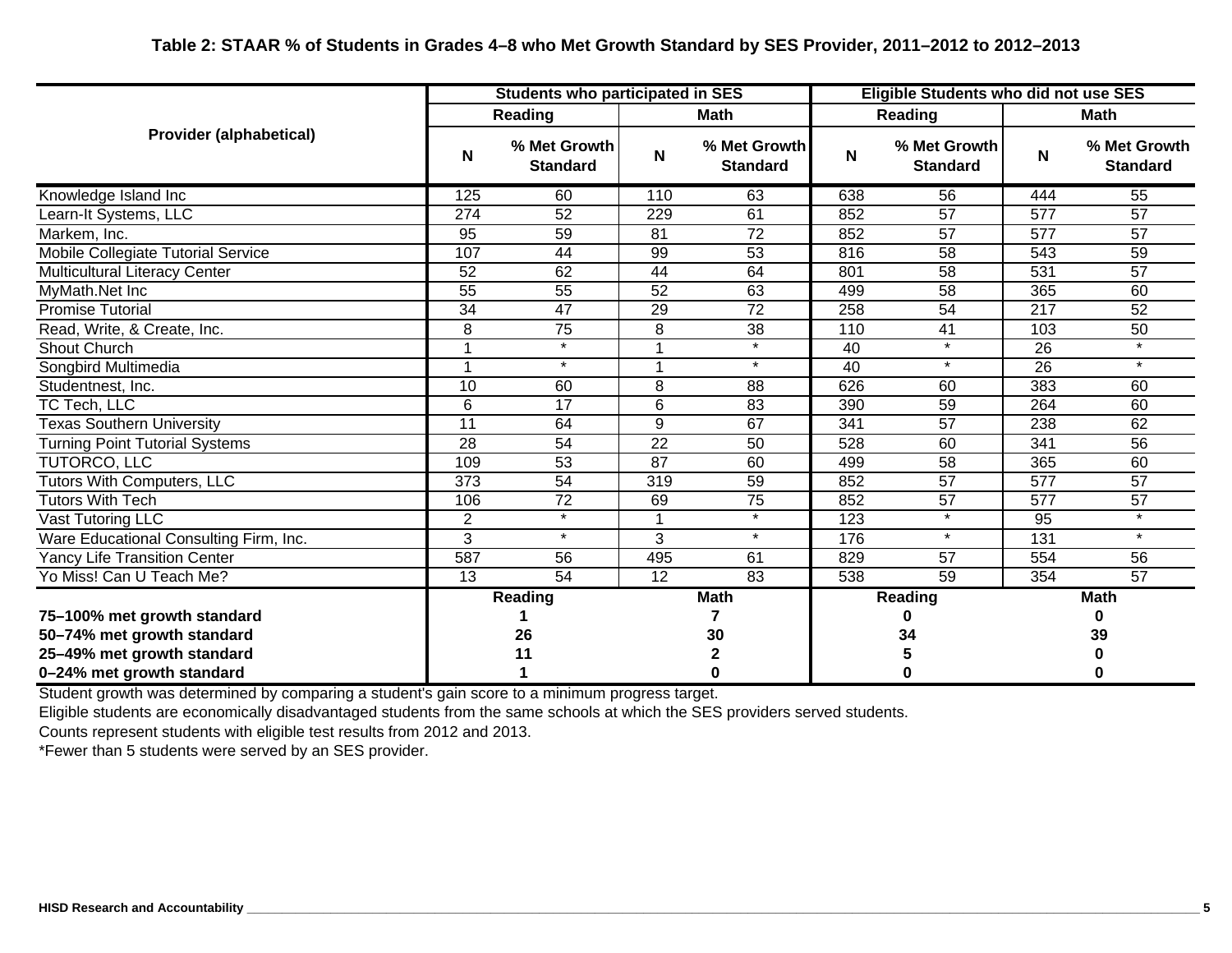# **Table 3a: Stanford Average NCE of Participating Students in Grades 1–8 by SES Provider, 2011–2012 and 2012–2013**

|                                                    |                  | <b>Reading</b>           |                    | <b>Math</b>     |                          | Language                 |                |                          | <b>Science</b>    |                |                    |                    |                |
|----------------------------------------------------|------------------|--------------------------|--------------------|-----------------|--------------------------|--------------------------|----------------|--------------------------|-------------------|----------------|--------------------|--------------------|----------------|
| <b>Provider (alphabetical)</b>                     | N                | 2012                     | 2013               | <b>Diff</b>     | 2012                     | 2013                     | <b>Diff</b>    | 2012                     | 2013              | <b>Diff</b>    | 2012               | 2013               | <b>Diff</b>    |
| 1 on 1 Education                                   | 18               | 36                       | 35                 | $-1$            | 49                       | 48                       | $-1$           | 39                       | 34                | $-5$           | 54                 | 50                 | $-4$           |
| 121 Tutor, LLC                                     | 137              | 40                       | 35                 | $-5$            | 42                       | 43                       | $\overline{1}$ | 40                       | 38                | $-2$           | 47                 | 42                 | $-5$           |
| <b>3Commas Tutoring LLC</b>                        | 121              | 44                       | 41                 | $-3$            | 55                       | 54                       | $-1$           | 45                       | 45                | $\overline{0}$ | 56                 | 54                 | $-2$           |
| 5 Smooth Stones Educational Leadership Services    | $\overline{47}$  | $\overline{35}$          | 34                 | $-1$            | 42                       | $\overline{43}$          | $\mathbf{1}$   | 36                       | 35                | $-1$           | $\overline{44}$    | 42                 | $-2$           |
| A Better Grade Tutoring, LLC                       | 3                |                          | $\overline{\ast}$  |                 | $\overline{\ast}$        | $\overline{\ast}$        |                |                          | $\overline{\ast}$ |                | $\overline{\ast}$  |                    |                |
| A+ Tutors For Scholars                             | $\overline{1}$   | $\star$                  | $\overline{\ast}$  |                 | $\star$                  | $\overline{\phantom{a}}$ |                | $\ast$                   | $\ast$            |                | $\star$            | $\overline{\ast}$  |                |
| Above & Beyond Learning, Inc.                      | 128              | 39                       | $\overline{38}$    | $-1$            | $\overline{50}$          | $\overline{52}$          | $\overline{2}$ | 41                       | 39                | $-2$           | 50                 | 47                 | $-3$           |
| <b>Academic Myriad</b>                             | 119              | 41                       | 39                 | $-2$            | 53                       | 53                       | $\overline{0}$ | 43                       | 41                | $-2$           | 52                 | 51                 | $-1$           |
| <b>Academic Tutoring Service</b>                   | $\overline{25}$  | $\overline{28}$          | 23                 | $-5$            | $\overline{38}$          | $\overline{39}$          | $\mathbf{1}$   | $\overline{32}$          | 31                | $-1$           | $\overline{38}$    | 37                 | $-1$           |
| Academics On Line                                  | $\overline{2}$   | $\star$                  | $\star$            |                 | $\overline{\cdot}$       | $\overline{\cdot}$       |                | $\ast$                   | $\star$           |                |                    |                    |                |
| <b>Accelerated Based Basic Education</b>           | 62               | $\overline{37}$          | $\overline{37}$    | $\Omega$        | $\overline{47}$          | 48                       | $\mathbf{1}$   | 42                       | 42                | $\overline{0}$ | 50                 | 45                 | $-5$           |
| <b>Accuracy Temporary Services, Inc.</b>           | $\overline{4}$   | $\overline{\phantom{a}}$ | $\overline{\cdot}$ |                 | $\overline{\cdot}$       | $\overline{\phantom{0}}$ |                | $\overline{\ast}$        | $\overline{\ast}$ |                | $\overline{\cdot}$ | $\star$            |                |
| <b>Adaptive Learning LLC</b>                       | $\overline{74}$  | 38                       | 36                 | $-2$            | 47                       | 47                       | $\Omega$       | $\overline{41}$          | 39                | $-2$           | 45                 | 45                 | $\overline{0}$ |
| Advance Professional Consultants, LLC              | $\overline{3}$   | $\overline{\ast}$        | $\ast$             |                 | $\overline{\ast}$        | $\ast$                   |                | $\overline{\cdot}$       | $\overline{\ast}$ |                | $\ast$             |                    |                |
| Allegiance Learning Solutions, LLC                 | $\overline{37}$  | $\overline{34}$          | 32                 | $-2$            | 46                       | 45                       | $-1$           | $\overline{36}$          | $\overline{36}$   | $\mathbf 0$    | 45                 | 44                 | $-1$           |
| Alternatives Unlimited, Inc.                       | 89               | 34                       | 32                 | $-2$            | 42                       | 45                       | 3              | 35                       | 36                | $\mathbf{1}$   | 42                 | 42                 | $\overline{0}$ |
| AMERICAN RISING STARS, INC.                        | $\overline{2}$   | $\overline{\ast}$        | $\overline{\ast}$  |                 | $\overline{\ast}$        | $\overline{\ast}$        |                | $\overline{\ast}$        | $\overline{\ast}$ |                | $\overline{\ast}$  | $\overline{\ast}$  |                |
| Athena Educational Institute LLC                   | $\overline{2}$   | $\star$                  | $\star$            |                 | $\overline{\phantom{a}}$ | $\ast$                   |                | $\overline{\phantom{a}}$ | $\star$           |                | $\star$            | $\star$            |                |
| Believe-N-U Youth Empowerment, LLC.                | $\overline{13}$  | 28                       | $\overline{28}$    | 0               | 45                       | 44                       | $-1$           | $\overline{35}$          | 32                | لۍ.            | $\overline{38}$    | $\overline{39}$    | 1              |
| <b>BlazinBrook Management</b>                      | $\overline{2}$   | $\star$                  | $\pmb{\ast}$       |                 | $\overline{\ast}$        | $\overline{\ast}$        |                | $\star$                  | $\star$           |                | $\overline{\ast}$  | $\star$            |                |
| BlazinBrook Preparatory School of The Artz         | $\overline{2}$   | $\star$                  | $\star$            |                 | $\star$                  | $\star$                  |                | $\star$                  | $\star$           |                | $\star$            | $\star$            |                |
| <b>Blue Ivy Carter Learning Resources</b>          | $\overline{4}$   | $\ast$                   | $\star$            |                 | $\star$                  | $\star$                  |                | $\star$                  | $\star$           |                | $\star$            | $\ast$             |                |
| Born To Be Great                                   | $\overline{34}$  | $\overline{43}$          | 39                 | $-4$            | 49                       | $\overline{48}$          | $-1$           | 45                       | 41                | $-4$           | $\overline{54}$    | $\overline{45}$    | $-9$           |
| <b>Brave The Elements</b>                          | $\overline{2}$   | $\overline{\ast}$        | $\overline{\ast}$  |                 | $\overline{\ast}$        | $\overline{\ast}$        |                | $\overline{\ast}$        | $\overline{\ast}$ |                | $\overline{\ast}$  | $\star$            |                |
| <b>BrightStar Online</b>                           | 102              | 38                       | $\overline{35}$    | $-3$            | 46                       | 47                       | 1              | 40                       | $\overline{37}$   | $-3$           | 47                 | 43                 | $-4$           |
| Citizen Schools, Inc; Citizen Schools Texas        | $\overline{95}$  | $\overline{35}$          | 33                 | $-2$            | 43                       | 43                       | 0              | $\overline{37}$          | 36                | $-1$           | 49                 | 47                 | $-2$           |
| Club Z! In-Home Tutoring Services, Inc.            | $\overline{4}$   | $\overline{\phantom{a}}$ | $\overline{\cdot}$ |                 | $\overline{\cdot}$       | $^\star$                 |                | $\overline{\cdot}$       | $\star$           |                | $\overline{\cdot}$ | $\overline{\cdot}$ |                |
| Confidence Music, Inc.                             | 23               | $\overline{37}$          | $\overline{31}$    | -6              | $\overline{44}$          | $\overline{42}$          | $-2$           | $\overline{38}$          | $\overline{35}$   | لۍ.            | $\overline{41}$    | $\overline{42}$    | $\mathbf{1}$   |
| <b>DIVERSE LINKS</b>                               | $\overline{41}$  | $\overline{38}$          | $\overline{38}$    | 0               | $\overline{48}$          | 49                       | $\mathbf{1}$   | $\overline{42}$          | 39                | $-3$           | 47                 | 44                 | $-3$           |
| <b>Education Futures Corp.</b>                     | 23               | 41                       | 36                 | $-5$            | $\overline{47}$          | $\overline{47}$          | $\mathbf 0$    | $\overline{43}$          | 39                | $-4$           | 52                 | 49                 | $-3$           |
| EducationWise                                      | 10               | 39                       | 41                 | $\overline{2}$  | 39                       | 41                       | $\overline{2}$ | 34                       | 38                | $\overline{4}$ | 50                 | 51                 | $\overline{1}$ |
| <b>Elite Academic Solutions</b>                    | $\overline{47}$  | 26                       | $\overline{26}$    | $\mathbf 0$     | 35                       | $\overline{37}$          | $\overline{2}$ | 31                       | 28                | $-3$           | $\overline{37}$    | 34                 | $-3$           |
| Fostering Stars Learning and Resource Center, Inc. | $\overline{24}$  | 35                       | 29                 | $-\overline{6}$ | 47                       | 44                       | ٠3             | 38                       | 33                | $-5$           | 45                 | 36                 | -9             |
| Group Excellence                                   | 79               | $\overline{37}$          | 36                 | $-1$            | $\overline{44}$          | 46                       | $\overline{2}$ | $\overline{38}$          | $\overline{38}$   | 0              | $\overline{45}$    | 45                 | $\overline{0}$ |
| Can Achieve, Inc.                                  | $\mathbf 1$      | $\overline{\ast}$        | $\overline{\ast}$  |                 | $\overline{\ast}$        | $\overline{\cdot}$       |                | $\overline{\cdot}$       | $\overline{\ast}$ |                | $\overline{\cdot}$ | $\star$            |                |
| Knowledge Island Inc                               | 163              | $\overline{37}$          | $\overline{33}$    | $-4$            | 45                       | 46                       | $\mathbf{1}$   | $\overline{39}$          | $\overline{37}$   | $-2$           | 48                 | $\overline{42}$    | -6             |
| Learn-It Systems, LLC                              | $\overline{372}$ | 36                       | 33                 | $-3$            | 45                       | 47                       | $\overline{2}$ | 38                       | $\overline{37}$   | $-1$           | 46                 | 45                 | $-1$           |
| Markem, Inc.                                       | 125              | 36                       | 33                 | $-3$            | 43                       | 46                       | $\overline{3}$ | 38                       | 35                | $-3$           | 45                 | 43                 | $-2$           |
| Mobile Collegiate Tutorial Service                 | 140              | 38                       | 36                 | $-2$            | 47                       | 48                       | $\overline{1}$ | 41                       | $\overline{37}$   | $-4$           | 52                 | 46                 | $-6$           |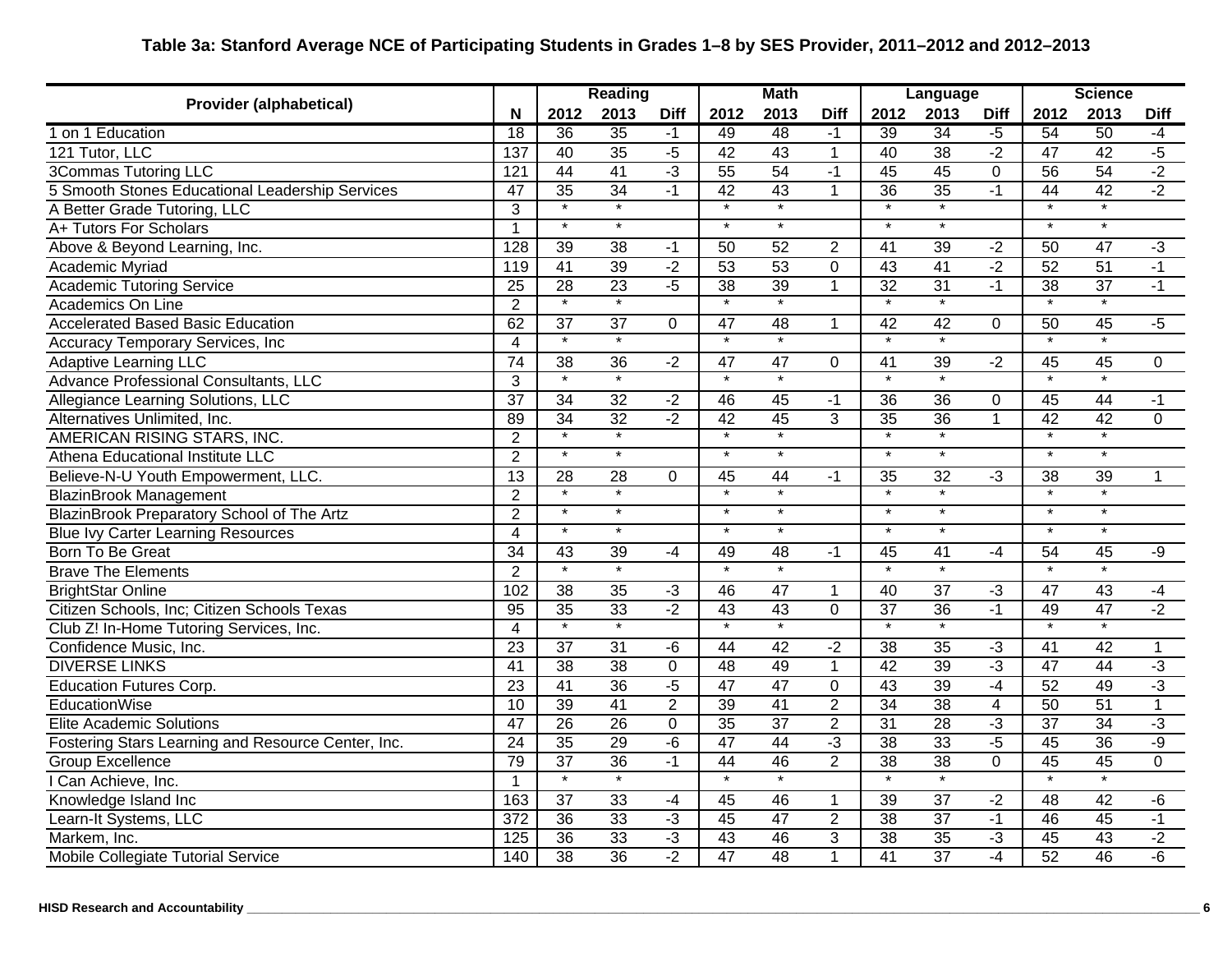## **Table 3a: Stanford Average NCE of Participating Students in Grades 1–8 by SES Provider, 2011–2012 and 2012–2013**

| <b>Provider (alphabetical)</b>         |                |         | <b>Reading</b> |             | <b>Math</b> |                 |             | Language |          |             | <b>Science</b> |                |                |
|----------------------------------------|----------------|---------|----------------|-------------|-------------|-----------------|-------------|----------|----------|-------------|----------------|----------------|----------------|
|                                        | N              | 2012    | 2013           | <b>Diff</b> | 2012        | 2013            | <b>Diff</b> | 2012     | 2013     | <b>Diff</b> | 2012           | 2013           | <b>Diff</b>    |
| <b>Multicultural Literacy Center</b>   | 61             | 37      | 34             | $-3$        | 43          | 44              |             | 37       | 34       | $-3$        | 45             | 44             | $-1$           |
| MyMath.Net Inc                         | 73             | 37      | 35             | -2          | 40          | 43              | 3           | 38       | 36       | $-2$        | 46             | 43             | $\overline{3}$ |
| <b>Promise Tutorial</b>                | 41             | 36      | 34             | -2          | 41          | 40              | -1          | 35       | 35       | 0           | 47             | 43             | $-4$           |
| Read, Write, & Create, Inc.            | 11             | 25      | 24             | $-1$        | 36          | $\overline{36}$ | $\Omega$    | 28       | 25       | لې.         | 33             | 38             | $\overline{5}$ |
| Shout Church                           |                | $\star$ | $\star$        |             | $\star$     | $\star$         |             | $\star$  | $\star$  |             | $\star$        | $\star$        |                |
| Songbird Multimedia                    |                | $\star$ | $\star$        |             | $\star$     | $\star$         |             | $\star$  | $\star$  |             | $\star$        | $\star$        |                |
| Studentnest, Inc.                      | 7              | 39      | 41             | 2           | 49          | 45              | $-4$        | 42       | 40       | $-2$        | 44             | 44             | $\mathbf 0$    |
| TC Tech, LLC                           | 6              | 37      | 29             | -8          | 44          | 40              | -4          | 40       | 35       | $-5$        | 44             | 43             | $-1$           |
| <b>Fexas Southern University</b>       | 15             | 44      | 42             | -2          | 47          | 49              | 2           | 47       | 46       | $-1$        | 55             | 51             | -4             |
| <b>Turning Point Tutorial Systems</b>  | 43             | 36      | 32             | -4          | 47          | 45              | -2          | 36       | 35       | $-1$        | 47             | 43             | $-4$           |
| TUTORCO, LLC                           | 125            | 41      | 37             | $-4$        | 48          | 49              |             | 43       | 39       | $-4$        | 51             | 47             | -4             |
| Tutors With Computers, LLC             | 464            | 37      | 35             | -2          | 46          | 47              |             | 40       | 38       | -2          | 49             | 45             | -4             |
| Tutors With Tech                       | 134            | 39      | 38             | $-1$        | 50          | 51              |             | 41       | 40       | $-1$        | 48             | 49             |                |
| Vast Tutoring LLC                      | $\overline{2}$ | $\star$ | $\star$        |             | $\star$     | $\star$         |             | $\star$  | $\star$  |             | $\star$        | $\star$        |                |
| Ware Educational Consulting Firm, Inc. | $\overline{7}$ | 25      | 26             |             | 39          | $\overline{37}$ | $-2$        | 26       | 22       | $-4$        | 33             | 35             | $\overline{2}$ |
| Wonder-Space Mobile, LLC               |                | $\star$ | $\star$        |             | $\star$     | $\star$         |             | $\star$  | $\star$  |             | $\star$        | $\star$        |                |
| <b>Yancy Life Transition Center</b>    | 727            | 40      | 38             | -2          | 50          | 51              |             | 43       | 41       | $-2$        | 52             | 48             | $-4$           |
| Yo Miss! Can U Teach Me?               | 13             | 39      | 34             | $-5$        | 46          | 47              |             | 36       | 39       | 3           | 44             | 43             | $-1$           |
|                                        |                |         | Reading        |             |             | <b>Math</b>     |             |          | Language |             |                | <b>Science</b> |                |
| <b>Improved</b>                        |                |         |                |             |             | 23              |             |          |          |             |                |                |                |
| <b>Decreased</b>                       |                | 33      |                |             | 12          |                 |             | 32       |          |             | 30             |                |                |
| No Change                              |                |         |                |             |             | 5               |             |          | 5        |             |                | 4              |                |

Counts represent students with eligible test results from 2012 and 2013.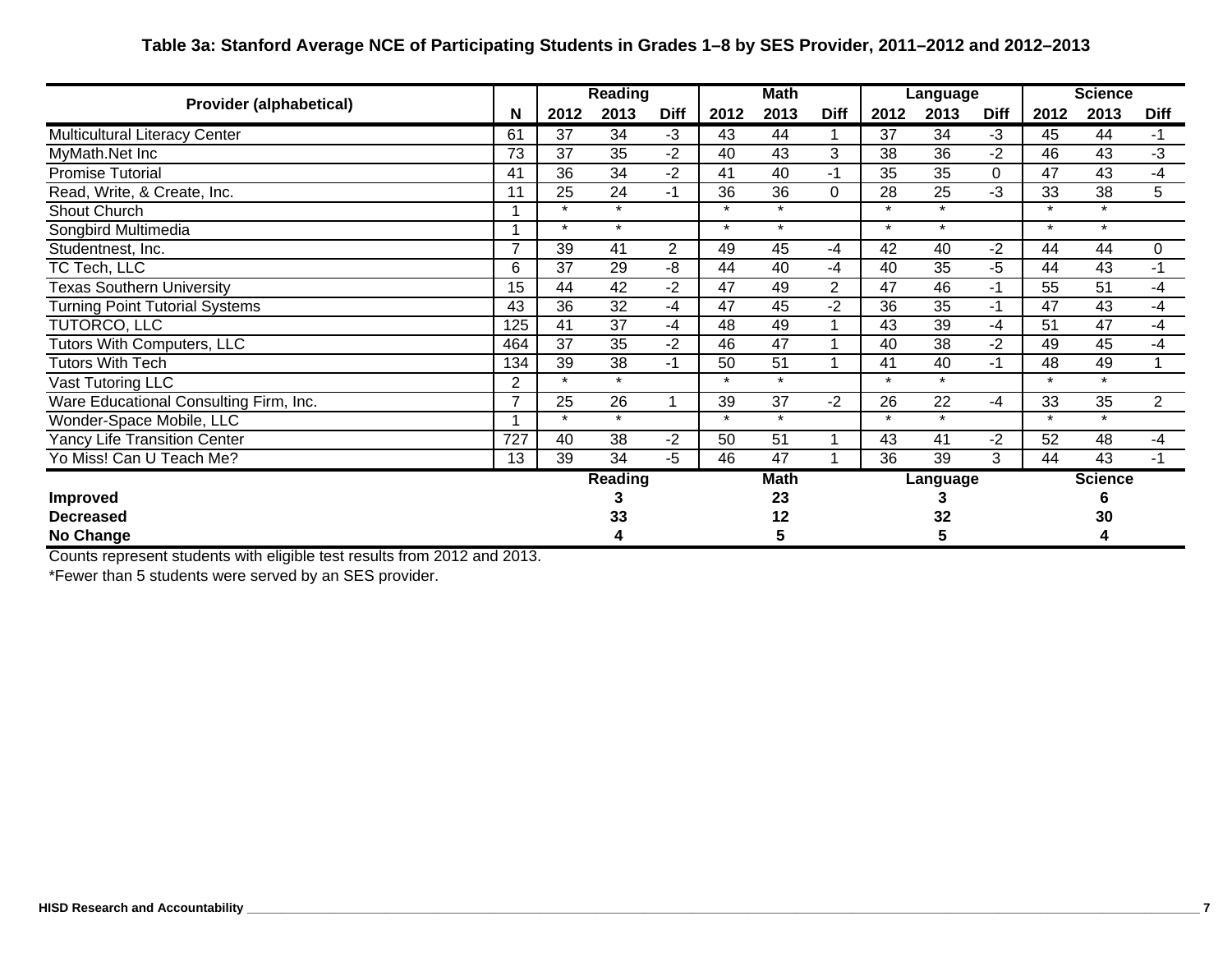## **Table 3b: Stanford Average NCE of Eligible Students in Grades 1–8 who did not use SES, 2011–2012 and 2012–2013**

|                                                 |     | Reading |         | <b>Math</b> |         |         |              | Language |         | <b>Science</b> |         |         |             |
|-------------------------------------------------|-----|---------|---------|-------------|---------|---------|--------------|----------|---------|----------------|---------|---------|-------------|
| <b>Provider (alphabetical)</b>                  | N   | 2012    | 2013    | <b>Diff</b> | 2012    | 2013    | <b>Diff</b>  | 2012     | 2013    | <b>Diff</b>    | 2012    | 2013    | <b>Diff</b> |
| 1 on 1 Education                                | 681 | 39      | 36      | -3          | 48      | 47      | -1           | 41       | 38      | $-3$           | 50      | 47      | $-3$        |
| 121 Tutor, LLC                                  | 706 | 39      | 36      | $-3$        | 47      | 47      | $\mathbf 0$  | 41       | 38      | -3             | 49      | 46      | $-3$        |
| 3Commas Tutoring LLC                            | 654 | 39      | 36      | -3          | 48      | 47      | -1           | 41       | 38      | $-3$           | 49      | 46      | $-3$        |
| 5 Smooth Stones Educational Leadership Services | 531 | 38      | 35      | -3          | 45      | 45      | 0            | 40       | 37      | $-3$           | 47      | 44      | $-3$        |
| A Better Grade Tutoring, LLC                    | 291 | $\star$ | $\star$ |             | $\star$ | $\star$ |              | $\star$  | $\star$ |                | $\star$ | $\star$ |             |
| A+ Tutors For Scholars                          | 52  | $\star$ | $\star$ |             | $\star$ | $\star$ |              | $\star$  | $\star$ |                | $\star$ | $\star$ |             |
| Above & Beyond Learning, Inc.                   | 725 | 39      | 36      | $-3$        | 47      | 47      | $\mathbf{0}$ | 41       | 38      | $-3$           | 49      | 46      | $-3$        |
| Academic Myriad                                 | 760 | 39      | 36      | $-3$        | 47      | 47      | 0            | 41       | 38      | $-3$           | 49      | 46      | $-3$        |
| <b>Academic Tutoring Service</b>                | 477 | 40      | 37      | $-3$        | 48      | 48      | 0            | 42       | 39      | $-3$           | 50      | 47      | $-3$        |
| Academics On Line                               | 131 | $\star$ | $\star$ |             | $\star$ | $\star$ |              | $\star$  | $\star$ |                | $\star$ | $\star$ |             |
| <b>Accelerated Based Basic Education</b>        | 366 | 40      | 37      | $-3$        | 49      | 48      | $-1$         | 43       | 40      | $-3$           | 51      | 48      | $-3$        |
| Accuracy Temporary Services, Inc                | 278 | $\star$ | $\star$ |             | $\star$ | $\star$ |              | $\star$  | $\star$ |                | $\star$ | $\star$ |             |
| Adaptive Learning LLC                           | 708 | 39      | 36      | $-3$        | 48      | 47      | -1           | 41       | 38      | $-3$           | 49      | 46      | $-3$        |
| Advance Professional Consultants, LLC           | 347 | $\star$ | $\star$ |             | $\star$ | $\star$ |              | $\star$  | $\star$ |                | $\star$ | $\star$ |             |
| Allegiance Learning Solutions, LLC              | 433 | 36      | 34      | $-2$        | 46      | 45      | $-1$         | 39       | 36      | $-3$           | 47      | 43      | $-4$        |
| Alternatives Unlimited, Inc.                    | 741 | 39      | 36      | $-3$        | 48      | 47      | $-1$         | 41       | 38      | $-3$           | 49      | 46      | $-3$        |
| AMERICAN RISING STARS, INC.                     | 152 | $\star$ | $\star$ |             | $\star$ | $\star$ |              | $\star$  | $\star$ |                | $\star$ | $\star$ |             |
| Athena Educational Institute LLC                | 484 | $\star$ | $\star$ |             | $\star$ | $\star$ |              | $\star$  | $\star$ |                | $\star$ | $\star$ |             |
| Believe-N-U Youth Empowerment, LLC.             | 496 | 38      | 34      | -4          | 45      | 45      | 0            | 39       | 36      | $-3$           | 47      | 44      | $-3$        |
| <b>BlazinBrook Management</b>                   | 111 | $\star$ | $\star$ |             | $\star$ | $\star$ |              | $\star$  | $\star$ |                | $\star$ | $\star$ |             |
| BlazinBrook Preparatory School of The Artz      | 170 | $\star$ | $\star$ |             | $\star$ | $\star$ |              | $\star$  | $\star$ |                | $\star$ | $\star$ |             |
| <b>Blue Ivy Carter Learning Resources</b>       | 427 | $\star$ | $\star$ |             | $\star$ | $\star$ |              | $\star$  | $\star$ |                | $\star$ | $\star$ |             |
| Born To Be Great                                | 442 | 40      | 37      | $-3$        | 48      | 47      | $-1$         | 42       | 39      | $-3$           | 50      | 47      | $-3$        |
| <b>Brave The Elements</b>                       | 314 | $\star$ | $\star$ |             | $\star$ | $\star$ |              | $\star$  | $\star$ |                | $\star$ | $\star$ |             |
| <b>BrightStar Online</b>                        | 760 | 39      | 36      | $-3$        | 47      | 47      | 0            | 41       | 38      | $-3$           | 49      | 46      | $-3$        |
| Citizen Schools, Inc; Citizen Schools Texas     | 283 | 37      | 34      | $-3$        | 46      | 45      | $-1$         | 39       | 36      | -3             | 48      | 44      | $-4$        |
| Club Z! In-Home Tutoring Services, Inc.         | 84  | $\star$ | $\star$ |             | $\star$ | $\star$ |              | $\star$  | $\star$ |                | $\star$ | $\star$ |             |
| Confidence Music, Inc.                          | 504 | 37      | 34      | $-3$        | 45      | 45      | 0            | 39       | 36      | $-3$           | 47      | 43      | -4          |
| <b>DIVERSE LINKS</b>                            | 347 | 40      | 38      | $-2$        | 50      | 49      | $-1$         | 43       | 40      | -3             | 51      | 48      | $-3$        |
| <b>Education Futures Corp.</b>                  | 391 | 36      | 34      | $-2$        | 45      | 45      | 0            | 39       | 35      | $-4$           | 47      | 44      | $-3$        |
| EducationWise                                   | 400 | 38      | 35      | -3          | 46      | 46      | 0            | 40       | 37      | $-3$           | 48      | 45      | $-3$        |
| Elite Academic Solutions                        | 725 | 39      | 36      | -3          | 47      | 47      | 0            | 41       | 38      | $-3$           | 49      | 46      | $-3$        |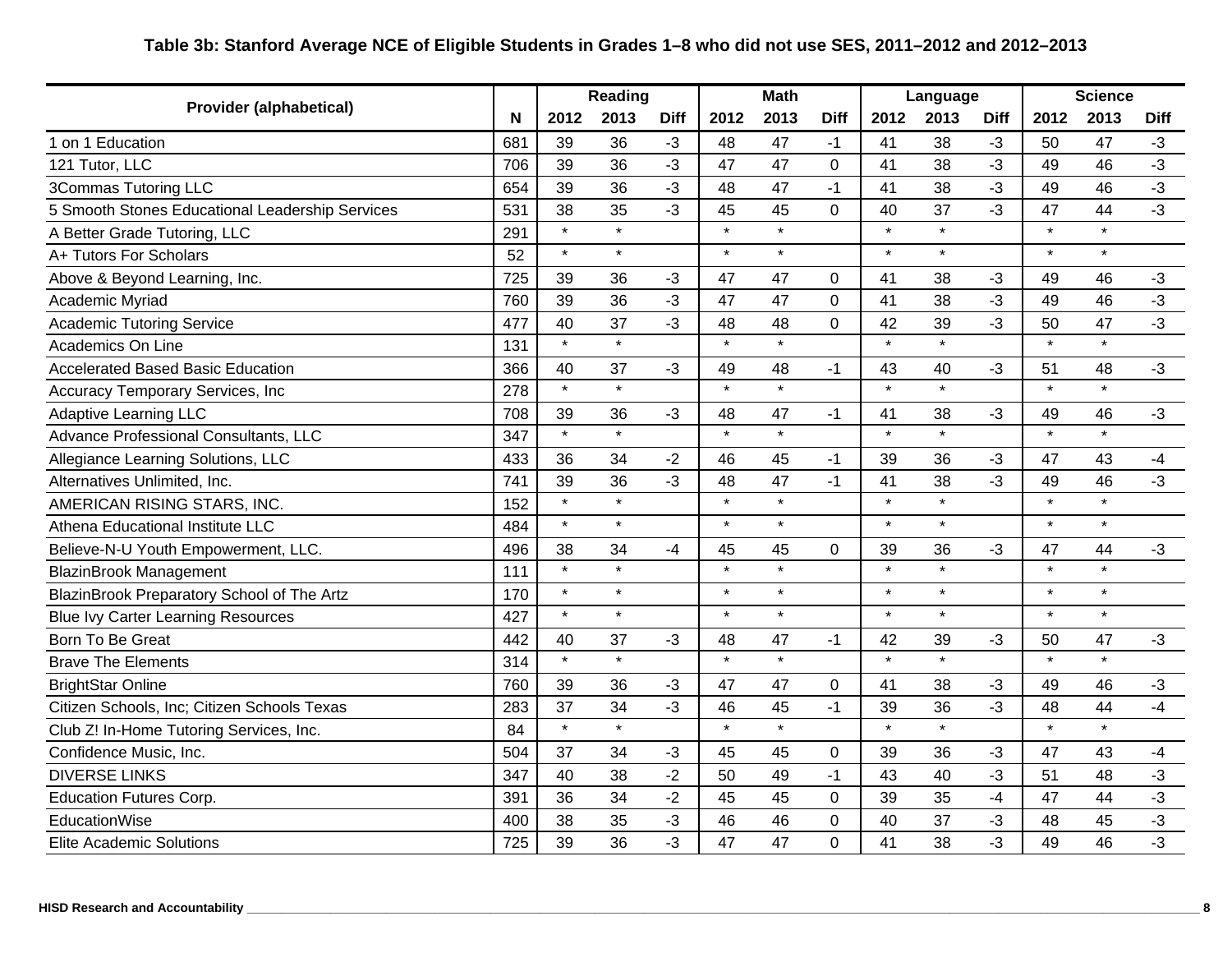## **Table 3b: Stanford Average NCE of Eligible Students in Grades 1–8 who did not use SES, 2011–2012 and 2012–2013**

|                                                    |     | <b>Reading</b> |         |             | <b>Math</b> |             |                | Language |          |             | <b>Science</b> |                |             |
|----------------------------------------------------|-----|----------------|---------|-------------|-------------|-------------|----------------|----------|----------|-------------|----------------|----------------|-------------|
| <b>Provider (alphabetical)</b>                     | N   | 2012           | 2013    | <b>Diff</b> | 2012        | 2013        | <b>Diff</b>    | 2012     | 2013     | <b>Diff</b> | 2012           | 2013           | <b>Diff</b> |
| Fostering Stars Learning and Resource Center, Inc. | 760 | 39             | 36      | $-3$        | 47          | 47          | $\Omega$       | 41       | 38       | $-3$        | 49             | 46             | $-3$        |
| <b>Group Excellence</b>                            | 760 | 39             | 36      | $-3$        | 47          | 47          | $\Omega$       | 41       | 38       | $-3$        | 49             | 46             | $-3$        |
| I Can Achieve, Inc.                                | 52  | $\star$        | $\star$ |             | $\star$     | $\star$     |                | $\star$  | $\star$  |             | $\star$        | $\star$        |             |
| Knowledge Island Inc                               | 590 | 38             | 34      | $-4$        | 45          | 45          | $\overline{0}$ | 39       | 36       | $-3$        | 47             | 44             | $-3$        |
| Learn-It Systems, LLC                              | 760 | 39             | 36      | $-3$        | 47          | 47          | 0              | 41       | 38       | $-3$        | 49             | 46             | $-3$        |
| Markem, Inc.                                       | 760 | 39             | 36      | $-3$        | 47          | 47          | $\overline{0}$ | 41       | 38       | $-3$        | 49             | 46             | $-3$        |
| Mobile Collegiate Tutorial Service                 | 741 | 39             | 36      | -3          | 48          | 47          | $-1$           | 41       | 38       | $-3$        | 49             | 46             | $-3$        |
| <b>Multicultural Literacy Center</b>               | 708 | 39             | 36      | -3          | 48          | 47          | $-1$           | 41       | 38       | $-3$        | 49             | 46             | $-3$        |
| MyMath.Net Inc                                     | 458 | 40             | 37      | -3          | 48          | 48          | $\Omega$       | 42       | 39       | $-3$        | 50             | 47             | $-3$        |
| <b>Promise Tutorial</b>                            | 241 | 39             | 34      | -5          | 43          | 44          | 1              | 40       | 36       | $-4$        | 46             | 43             | $-3$        |
| Read, Write, & Create, Inc.                        | 106 | 38             | 36      | $-2$        | 45          | 46          | $\mathbf{1}$   | 41       | 38       | $-3$        | 46             | 44             | $-2$        |
| Shout Church                                       | 31  | $\star$        | $\star$ |             | $\star$     | $\star$     |                | $\star$  | $\star$  |             | $\star$        | $\star$        |             |
| Songbird Multimedia                                | 31  | $\star$        | $\star$ |             | $\star$     | $\star$     |                | $\star$  | $\star$  |             | $\star$        | $\star$        |             |
| Studentnest, Inc.                                  | 547 | 39             | 36      | -3          | 49          | 48          | $-1$           | 41       | 38       | $-3$        | 50             | 47             | $-3$        |
| TC Tech, LLC                                       | 346 | 42             | 38      | -4          | 50          | 49          | $-1$           | 43       | 40       | $-3$        | 52             | 49             | $-3$        |
| <b>Texas Southern University</b>                   | 322 | 43             | 39      | $-4$        | 51          | 50          | $-1$           | 44       | 42       | $-2$        | 52             | 50             | $-2$        |
| <b>Turning Point Tutorial Systems</b>              | 484 | 38             | 34      | -4          | 45          | 45          | $\mathbf 0$    | 39       | 36       | $-3$        | 47             | 44             | $-3$        |
| TUTORCO, LLC                                       | 458 | 40             | 37      | $-3$        | 48          | 48          | 0              | 42       | 39       | $-3$        | 50             | 47             | $-3$        |
| Tutors With Computers, LLC                         | 760 | 39             | 36      | -3          | 47          | 47          | $\overline{0}$ | 41       | 38       | $-3$        | 49             | 46             | $-3$        |
| <b>Tutors With Tech</b>                            | 760 | 39             | 36      | -3          | 47          | 47          | $\Omega$       | 41       | 38       | $-3$        | 49             | 46             | $-3$        |
| Vast Tutoring LLC                                  | 111 | $\star$        | $\star$ |             | $\star$     | $\star$     |                | $\star$  | $\star$  |             | $\star$        | $\star$        |             |
| Ware Educational Consulting Firm, Inc.             | 176 | 40             | 35      | -5          | 46          | 45          | $-1$           | 40       | 37       | $-3$        | 48             | 45             | $-3$        |
| Wonder-Space Mobile, LLC                           | 94  | $\star$        | $\star$ |             | $\star$     | $\star$     |                | $\star$  | $\star$  |             | $\star$        | $\star$        |             |
| <b>Yancy Life Transition Center</b>                | 725 | 39             | 36      | $-3$        | 47          | 47          | 0              | 41       | 38       | $-3$        | 49             | 46             | $-3$        |
| Yo Miss! Can U Teach Me?                           | 485 | 36             | 34      | $-2$        | 45          | 45          | $\overline{0}$ | 39       | 36       | $-3$        | 47             | 44             | $-3$        |
|                                                    |     |                | Reading |             |             | <b>Math</b> |                |          | Language |             |                | <b>Science</b> |             |
| Improved                                           |     |                | 0       |             |             | 2           |                |          |          |             |                | 0              |             |
| <b>Decreased</b>                                   |     |                | 40      |             |             | 15          |                |          | 40       |             |                | 40             |             |
| <b>No Change</b>                                   |     |                | 0       |             |             | 23          |                |          |          |             |                | $\bf{0}$       |             |

Counts represent students with eligible test results from 2012 and 2013.

Eligible students are economically disadvantaged students from the same schools at which the SES providers served students.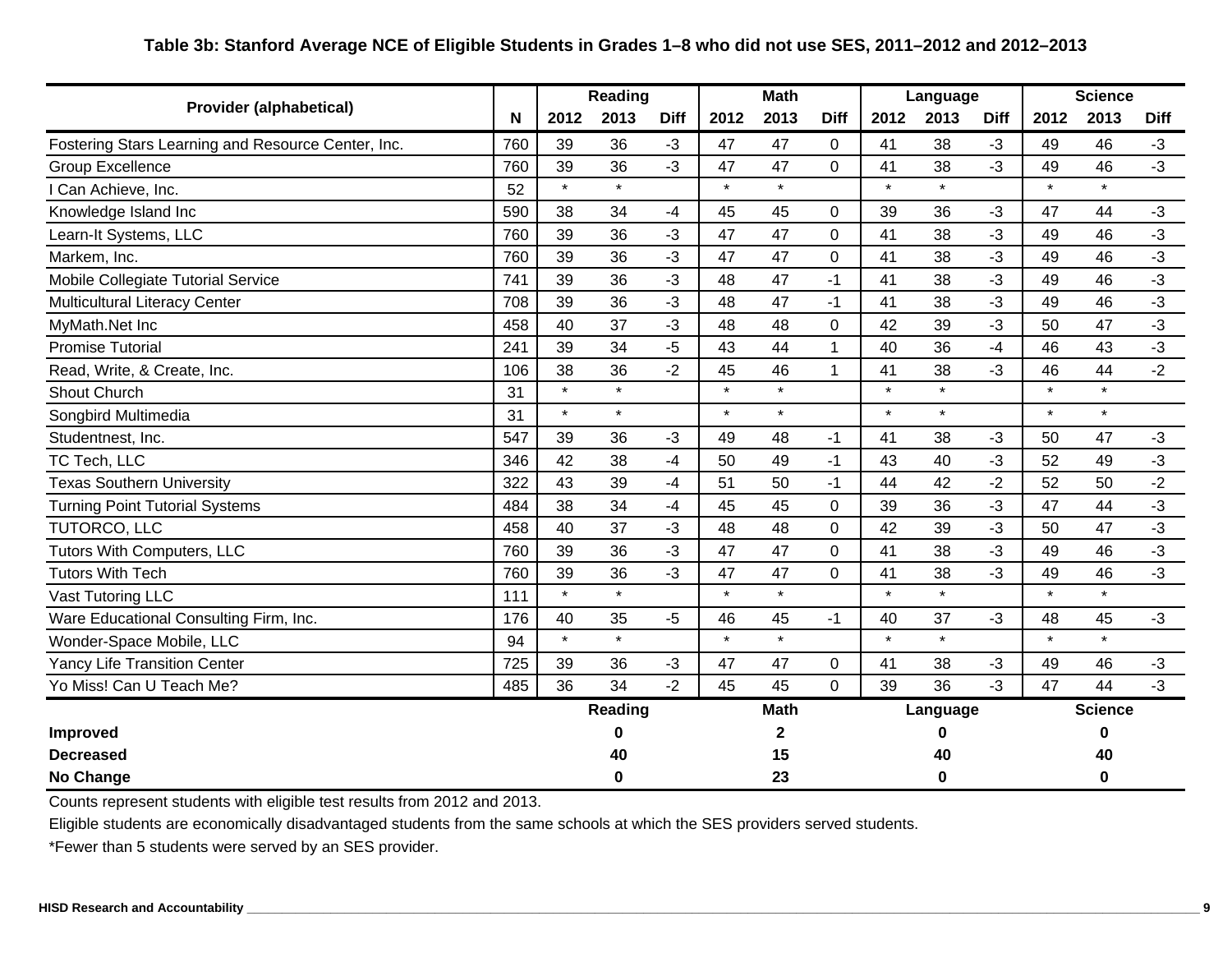|                                                    | <b>English I Reading</b> |                                    |                 | <b>English II Reading</b>          |                 | Algebra I                          | <b>English II Writing</b> |                                    |
|----------------------------------------------------|--------------------------|------------------------------------|-----------------|------------------------------------|-----------------|------------------------------------|---------------------------|------------------------------------|
| <b>Provider (alphabetical)</b>                     | N                        | % Met<br>Growth<br><b>Standard</b> | N               | % Met<br>Growth<br><b>Standard</b> | N               | % Met<br>Growth<br><b>Standard</b> | N                         | % Met<br>Growth<br><b>Standard</b> |
| 1 on 1 Education                                   |                          |                                    | $\overline{2}$  |                                    | $\overline{2}$  |                                    | $\overline{2}$            |                                    |
| 121 Tutor, LLC                                     | $\overline{7}$           | $\overline{57}$                    | $\overline{27}$ | $\overline{70}$                    | $\overline{15}$ | $\overline{33}$                    | $\overline{25}$           | $\overline{48}$                    |
| <b>3Commas Tutoring LLC</b>                        | $\overline{32}$          | $\overline{41}$                    | $\overline{7}$  | $\overline{71}$                    | 35              | $\overline{20}$                    | $\overline{7}$            | 43                                 |
| 5 Smooth Stones Educational Leadership Services    | 11                       | 55                                 | 61              | $\overline{72}$                    | 12              | $\overline{25}$                    | 63                        | 41                                 |
| Above & Beyond Learning, Inc.                      | $\overline{14}$          | $\overline{29}$                    | 6               | 83                                 | $\overline{12}$ | 33                                 | 6                         | 50                                 |
| Academic Myriad                                    | $\overline{29}$          | $\overline{34}$                    | 40              | 60                                 | 29              | 28                                 | 40                        | 48                                 |
| <b>Academic Tutoring Service</b>                   | 62                       | $\overline{37}$                    | $\overline{30}$ | 67                                 | 62              | 10                                 | $\overline{30}$           | 10                                 |
| Academics On Line                                  |                          |                                    | $\mathbf 1$     | $\overline{\ast}$                  |                 |                                    |                           | $\overline{\ast}$                  |
| <b>Accelerated Based Basic Education</b>           |                          |                                    |                 |                                    | $\overline{2}$  | $\ast$                             |                           |                                    |
| Accuracy Temporary Services, Inc                   | $\overline{4}$           | $\ast$                             | $\mathbf{1}$    | $\overline{\ast}$                  | $\overline{3}$  | $\ast$                             | $\mathbf 1$               | $\overline{\ast}$                  |
| <b>Adaptive Learning LLC</b>                       | 81                       | 36                                 | $\overline{17}$ | 65                                 | $\overline{73}$ | 16                                 | $\overline{17}$           | 35                                 |
| Advance Professional Consultants, LLC              |                          |                                    | $\overline{2}$  |                                    | 1               |                                    | $\overline{2}$            |                                    |
| Allegiance Learning Solutions, LLC                 |                          |                                    |                 |                                    | $\overline{4}$  | $\ast$                             |                           |                                    |
| Alternatives Unlimited, Inc.                       | 24                       | 29                                 | $\overline{13}$ | 69                                 | $\overline{23}$ | 22                                 | $\overline{13}$           | $\overline{31}$                    |
| AMERICAN RISING STARS, INC.                        | 1                        | $\star$                            | 3               | $\ast$                             | $\mathbf{1}$    | $\ast$                             | 3                         |                                    |
| Athena Educational Institute LLC                   |                          |                                    |                 |                                    | $\mathbf{1}$    | $\ast$                             |                           |                                    |
| Believe-N-U Youth Empowerment, LLC.                |                          |                                    | 21              | 76                                 |                 |                                    | 21                        | 33                                 |
| BlazinBrook Preparatory School of The Artz         | 1                        | $\overline{\ast}$                  |                 |                                    | $\mathbf{1}$    | $\ast$                             |                           |                                    |
| <b>Blue Ivy Carter Learning Resources</b>          |                          |                                    | $\mathbf{1}$    | $\ast$                             |                 |                                    | $\mathbf{1}$              | $\ast$                             |
| Born To Be Great                                   | 4                        | $\star$                            | $\mathbf{1}$    | $\star$                            | 4               | $\ast$                             | $\mathbf 1$               | $\star$                            |
| <b>Brave The Elements</b>                          |                          |                                    | $\mathbf{1}$    | $\ast$                             |                 |                                    | 1                         | $\ast$                             |
| <b>BrightStar Online</b>                           | 40                       | 43                                 | 46              | 63                                 | 42              | 19                                 | 47                        | 40                                 |
| Citizen Schools, Inc; Citizen Schools Texas        |                          |                                    |                 |                                    | $\overline{12}$ | $\overline{75}$                    |                           |                                    |
| Club Z! In-Home Tutoring Services, Inc.            | 1                        | $\overline{\ast}$                  |                 |                                    | $\overline{1}$  | $\star$                            |                           |                                    |
| Confidence Music, Inc.                             | $\mathbf{1}$             | $\star$                            | 22              | 68                                 | $\overline{2}$  | $\star$                            | 22                        | 18                                 |
| <b>CRMG Services, LLC</b>                          |                          |                                    | $\overline{3}$  | $\overline{\phantom{a}}$           |                 |                                    | 3                         |                                    |
| <b>DIVERSE LINKS</b>                               | $\overline{c}$           | $\star$                            | 24              | 58                                 | 3               | $\star$                            | 24                        | 50                                 |
| <b>Education Beyond Frontiers LLC</b>              | 3                        | $\star$                            | 3               |                                    | $\overline{c}$  | $\star$                            | $\overline{2}$            |                                    |
| <b>Education Futures Corp.</b>                     |                          |                                    |                 |                                    | $\overline{3}$  | $\ast$                             |                           |                                    |
| <b>EducationWise</b>                               | $\overline{1}$           | $\overline{\cdot}$                 |                 |                                    | $\overline{1}$  | $\overline{\cdot}$                 |                           |                                    |
| Educator Resources, Inc.                           | 49                       | 43                                 | $\overline{14}$ | 86                                 | $\overline{40}$ | 8                                  | 14                        | 57                                 |
| <b>Elite Academic Solutions</b>                    | 89                       | 33                                 | 44              | 73                                 | $\overline{75}$ | $\overline{21}$                    | 44                        | $\overline{27}$                    |
| Fostering Stars Learning and Resource Center, Inc. | 9                        | 44                                 | 21              | 62                                 | 9               | 44                                 | 20                        | 60                                 |
| <b>Group Excellence</b>                            |                          |                                    | 33              | 70                                 | $\overline{5}$  | $\overline{80}$                    | 33                        | 45                                 |
| Knowledge Island Inc                               | 50                       | $\overline{36}$                    | $\overline{37}$ | 51                                 | 53              | $\overline{26}$                    | 38                        | 42                                 |
| Learn-It Systems, LLC                              | $\overline{73}$          | $\overline{37}$                    | 100             | $\overline{70}$                    | $\overline{77}$ | $\overline{25}$                    | 102                       | $\overline{35}$                    |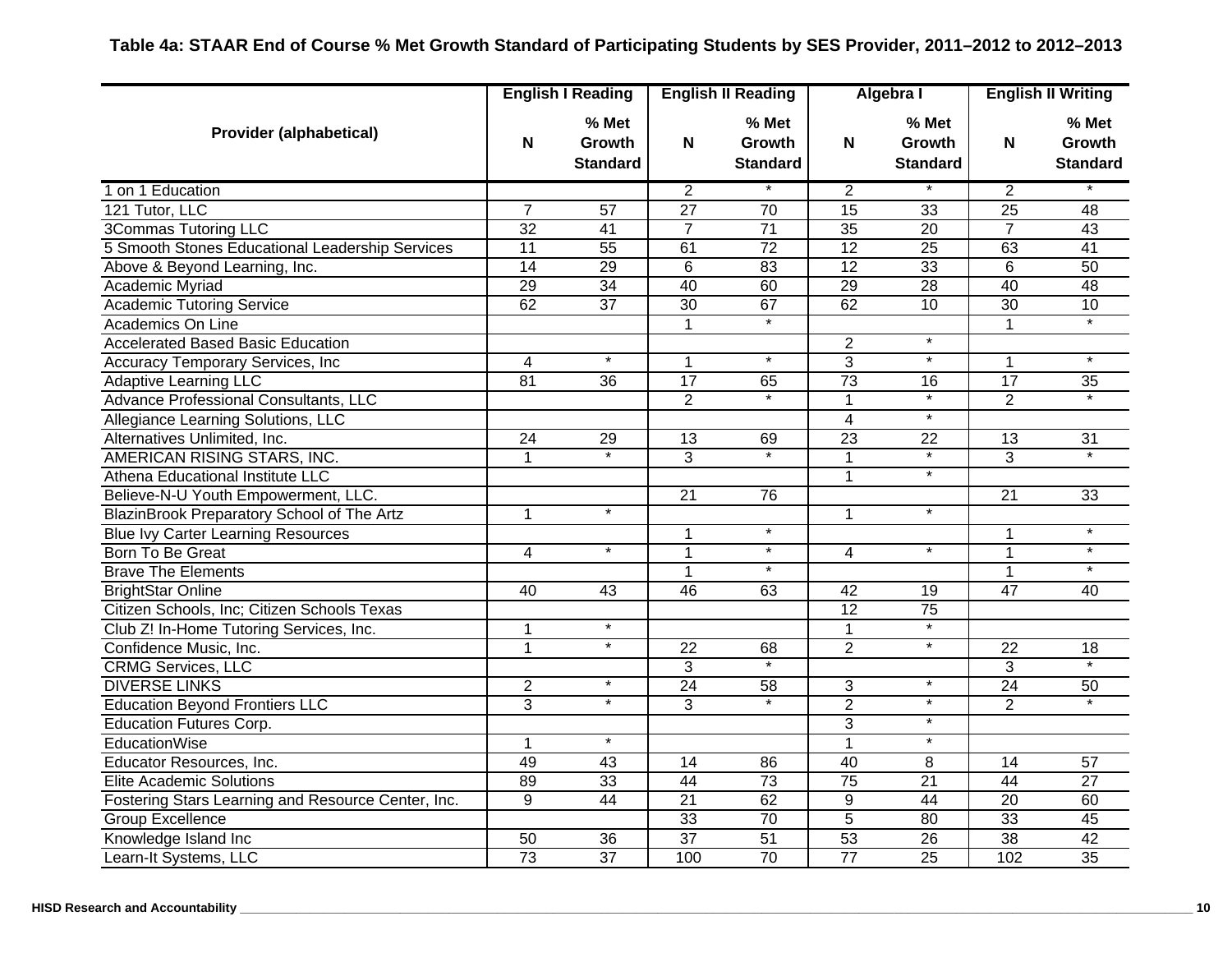|                                        |                 | <b>English I Reading</b>           |                 | <b>English II Reading</b>                 |                 | Algebra I                          | <b>English II Writing</b> |                                      |
|----------------------------------------|-----------------|------------------------------------|-----------------|-------------------------------------------|-----------------|------------------------------------|---------------------------|--------------------------------------|
| <b>Provider (alphabetical)</b>         | N               | % Met<br>Growth<br><b>Standard</b> | N               | % Met<br><b>Growth</b><br><b>Standard</b> | N               | % Met<br>Growth<br><b>Standard</b> | N                         | $%$ Met<br>Growth<br><b>Standard</b> |
| Markem, Inc.                           | 34              | 32                                 | 24              | 67                                        | 31              | 23                                 | 24                        | 46                                   |
| Mobile Collegiate Tutorial Service     | 47              | 36                                 | 15              | 53                                        | 45              | 13                                 | 16                        | 56                                   |
| <b>Much Success Tutoring Services</b>  | 1               | $\star$                            | 4               | $\star$                                   | $\mathbf{1}$    | $\star$                            | 4                         | $\star$                              |
| <b>Multicultural Literacy Center</b>   | $\overline{4}$  | $\star$                            | 49              | 65                                        | 11              | 18                                 | 50                        | 40                                   |
| MyMath.Net Inc                         | $\overline{90}$ | 36                                 | 76              | 71                                        | 83              | 20                                 | 76                        | $\overline{47}$                      |
| PRIORITY: MY EDUCATION LLC             |                 |                                    |                 | $\star$                                   |                 |                                    |                           | $\star$                              |
| Promise Tutorial                       | 37              | 27                                 | 23              | 48                                        | 28              | 7                                  | 23                        | 48                                   |
| Read, Write, & Create, Inc.            |                 |                                    | 5               | 40                                        |                 |                                    | 5                         | 60                                   |
| Studentnest, Inc.                      | 4               | $\star$                            | 6               | 67                                        | 6               | 33                                 | 5                         | 60                                   |
| TC Tech, LLC                           | $\overline{2}$  | $\star$                            | 4               | $\star$                                   | $\overline{2}$  |                                    | 4                         |                                      |
| <b>Texas Southern University</b>       | $\overline{7}$  | 43                                 | $\overline{13}$ | $\overline{77}$                           | 6               | 33                                 | $\overline{13}$           | 62                                   |
| <b>Turning Point Tutorial Systems</b>  | 11              | 45                                 | 23              | 78                                        | 11              | 36                                 | 23                        | 61                                   |
| TUTORCO, LLC                           | 76              | 37                                 | 75              | 61                                        | 70              | 33                                 | 75                        | 37                                   |
| <b>Tutors With Computers, LLC</b>      | 128             | $\overline{28}$                    | $\overline{88}$ | $\overline{73}$                           | 126             | 25                                 | 88                        | 44                                   |
| <b>Tutors With Tech</b>                | 3               | $\star$                            | 72              | 51                                        | 21              | 52                                 | 72                        | 33                                   |
| Vanguardia Tutoring, LLC               |                 |                                    | 5               | 60                                        |                 |                                    | 5                         | $\Omega$                             |
| Vast Tutoring LLC                      | $\overline{16}$ | $\overline{38}$                    | $\overline{10}$ | 70                                        | 12              | $\overline{17}$                    | $\overline{10}$           | $\overline{30}$                      |
| Ware Educational Consulting Firm, Inc. | 9               | 44                                 | 70              | 76                                        | 9               | $\mathbf 0$                        | 70                        | 41                                   |
| Wonder-Space Mobile, LLC               |                 |                                    |                 | $\overline{\ast}$                         |                 |                                    | 1                         | $\ast$                               |
| <b>Yancy Life Transition Center</b>    | 101             | 33                                 | 74              | 64                                        | 101             | 28                                 | 75                        | 31                                   |
| Yo Miss! Can U Teach Me?               | $\overline{30}$ | 47                                 | $\overline{21}$ | 67                                        | $\overline{27}$ | $\overline{11}$                    | $\overline{21}$           | 52                                   |
|                                        |                 | <b>English I Reading</b>           |                 | <b>English II Reading</b>                 |                 | Algebra I                          |                           | <b>English II Writing</b>            |
| 75-100% met growth standard            |                 |                                    |                 |                                           |                 |                                    |                           |                                      |
| 50-74% met growth standard             |                 |                                    |                 | 27                                        |                 |                                    | 10                        |                                      |
| 25-49% met growth standard             |                 | 24                                 |                 | 2                                         |                 | 13                                 |                           | 22                                   |
| 0-24% met growth standard              |                 | 0                                  |                 |                                           |                 | 15                                 |                           | 3                                    |

Student growth was determined by comparing a student's gain score to a minimum progress target.

Counts represent students with eligible test results from 2012 and 2013.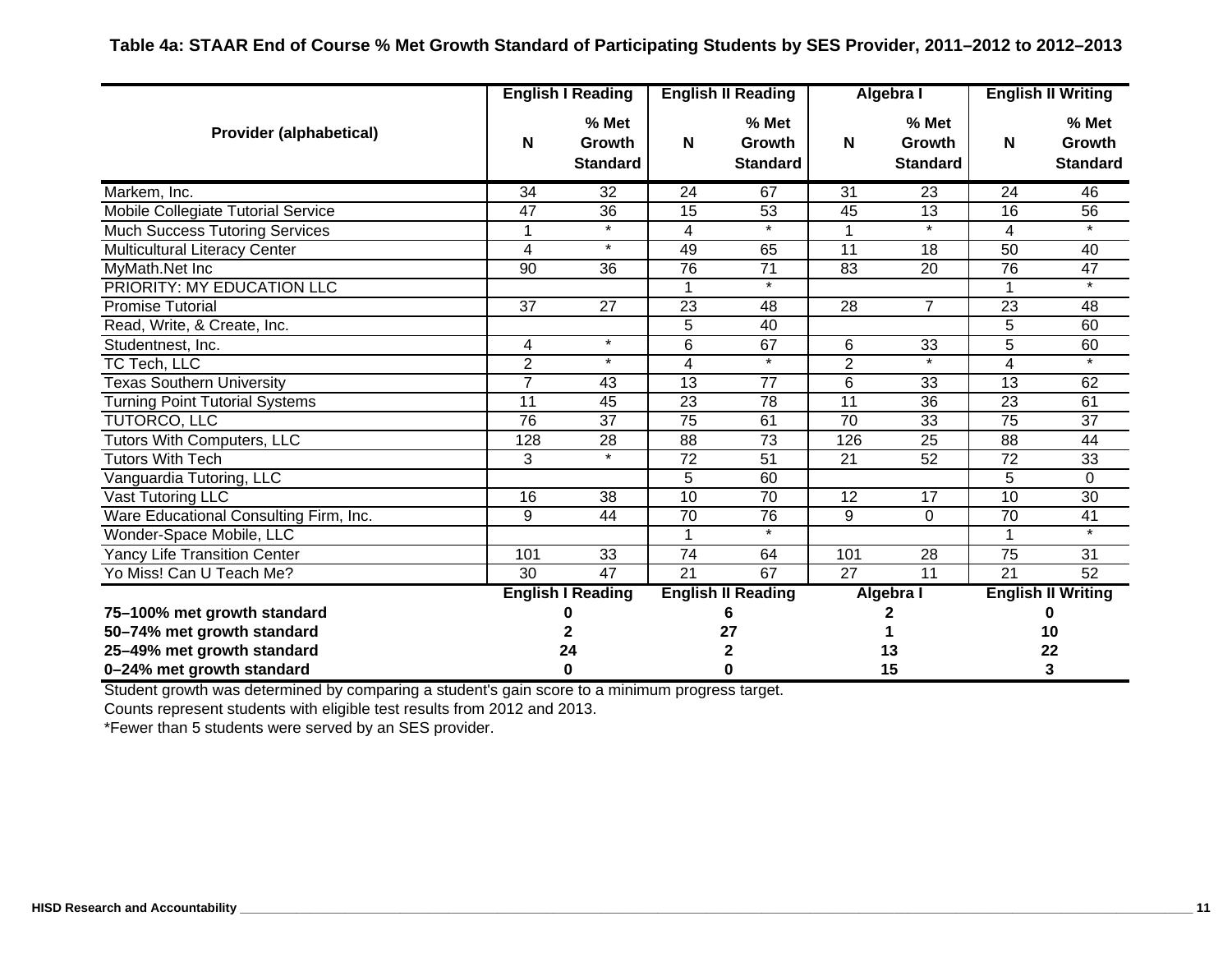|                                                    |                | <b>English I Reading</b>           |                  | <b>English II Reading</b>                 |                  | Algebra I                                 |                 | <b>English II Writing</b>                 |
|----------------------------------------------------|----------------|------------------------------------|------------------|-------------------------------------------|------------------|-------------------------------------------|-----------------|-------------------------------------------|
| <b>Provider (alphabetical)</b>                     | N              | % Met<br>Growth<br><b>Standard</b> | N                | % Met<br><b>Growth</b><br><b>Standard</b> | N                | % Met<br><b>Growth</b><br><b>Standard</b> | N               | % Met<br><b>Growth</b><br><b>Standard</b> |
| 1 on 1 Education                                   | 113            |                                    | 92               | $\ast$                                    | 234              |                                           | 94              |                                           |
| 121 Tutor, LLC                                     | 134            | $\overline{32}$                    | 107              | 68                                        | 254              | 43                                        | 110             | 44                                        |
| <b>3Commas Tutoring LLC</b>                        | 112            | 36                                 | $\overline{88}$  | $\overline{72}$                           | $\overline{226}$ | $\overline{45}$                           | 89              | 45                                        |
| 5 Smooth Stones Educational Leadership Services    | 134            | 32                                 | 107              | 68                                        | $\overline{212}$ | 38                                        | 110             | 44                                        |
| Above & Beyond Learning, Inc.                      | 134            | $\overline{32}$                    | 107              | 68                                        | 254              | 43                                        | 110             | $\overline{44}$                           |
| <b>Academic Myriad</b>                             | 368            | 39                                 | 357              | 61                                        | 441              | 46                                        | 364             | 43                                        |
| <b>Academic Tutoring Service</b>                   | 240            | 39                                 | 187              | 66                                        | 269              | 35                                        | 191             | 46                                        |
| Academics On Line                                  | 105            | $\star$                            | 87               | $\star$                                   | 101              | $\star$                                   | 89              | $\overline{\ast}$                         |
| <b>Accelerated Based Basic Education</b>           | 106            | $\star$                            | 81               | $\ast$                                    | 144              | $\ast$                                    | 82              | $\overline{\ast}$                         |
| Accuracy Temporary Services, Inc                   | 110            | $\star$                            | $\overline{90}$  | $\ast$                                    | 138              | $\overline{\ast}$                         | 92              | $\star$                                   |
| <b>Adaptive Learning LLC</b>                       | 368            | 39                                 | 357              | 61                                        | 435              | 46                                        | 364             | 43                                        |
| Advance Professional Consultants, LLC              | 192            |                                    | 227              | $\ast$                                    | 194              |                                           | 232             |                                           |
| Allegiance Learning Solutions, LLC                 | $\overline{0}$ | $\overline{\ast}$                  | $\mathbf{1}$     | $\overline{\ast}$                         | 93               | $\overline{\ast}$                         | $\mathbf{1}$    | $\overline{\ast}$                         |
| Alternatives Unlimited, Inc.                       | 134            | 32                                 | 107              | 68                                        | 254              | 43                                        | 110             | 44                                        |
| AMERICAN RISING STARS, INC.                        | 274            | $\star$                            | 292              | $\overline{\ast}$                         | 228              | $\ast$                                    | 297             | $\overline{\ast}$                         |
| Athena Educational Institute LLC                   | 48             | $\star$                            | 30               | $\star$                                   | 153              | $\star$                                   | 29              | $\star$                                   |
| Believe-N-U Youth Empowerment, LLC.                | 235            | $\star$                            | 185              | 66                                        | 304              | $\star$                                   | 189             | 46                                        |
| BlazinBrook Preparatory School of The Artz         | 83             | $\star$                            | 68               | $\overline{\ast}$                         | 103              | $\overline{\ast}$                         | 68              |                                           |
| <b>Blue Ivy Carter Learning Resources</b>          | 106            | $\star$                            | 82               | $\star$                                   | 183              | $\star$                                   | $\overline{83}$ | $\star$                                   |
| Born To Be Great                                   | 303            | $\star$                            | 294              | $\ast$                                    | 303              | $\overline{\ast}$                         | 298             | $\star$                                   |
| <b>Brave The Elements</b>                          | 48             | $\ast$                             | 30               | $\ast$                                    | 120              | $\ast$                                    | 29              | $\ast$                                    |
| <b>BrightStar Online</b>                           | 368            | 39                                 | 357              | 61                                        | 441              | 46                                        | 364             | $\ast$                                    |
| Citizen Schools, Inc; Citizen Schools Texas        | 0              |                                    | $\mathbf 1$      | $\ast$                                    | 78               | 69                                        | $\mathbf{1}$    | $\ast$                                    |
| Club Z! In-Home Tutoring Services, Inc.            | 51             | $\star$                            | 51               | $\overline{\ast}$                         | 59               | $^\star$                                  | 53              | $\overline{\ast}$                         |
| Confidence Music, Inc.                             | 240            | $\ast$                             | 188              | 66                                        | 308              | $\overline{\ast}$                         | 192             | 46                                        |
| <b>CRMG Services, LLC</b>                          | 107            | $\overline{\ast}$                  | 84               | $\overline{\cdot}$                        | 93               | $\overline{\ast}$                         | 85              | $\overline{\ast}$                         |
| <b>DIVERSE LINKS</b>                               | 368            | $\star$                            | 356              | 61                                        | 354              | $\star$                                   | 363             | 43                                        |
| <b>Education Beyond Frontiers LLC</b>              | 107            | $\star$                            | 85               | $\star$                                   | 180              | $\star$                                   | 86              |                                           |
| <b>Education Futures Corp.</b>                     | $\overline{0}$ | $\ast$                             | $\overline{1}$   | $\overline{\ast}$                         | 90               | $\ast$                                    | $\mathbf{1}$    | $\overline{\ast}$                         |
| <b>EducationWise</b>                               | 54             | $\star$                            | $\overline{37}$  | $\ast$                                    | $\overline{132}$ | $\ast$                                    | $\overline{37}$ | $\overline{\ast}$                         |
| Educator Resources, Inc.                           | 88             | 43                                 | $\overline{71}$  | 76                                        | $\overline{71}$  | 14                                        | $\overline{71}$ | 42                                        |
| <b>Elite Academic Solutions</b>                    | 240            | 39                                 | 188              | 66                                        | 347              | 43                                        | 192             | 46                                        |
| Fostering Stars Learning and Resource Center, Inc. | 134            | 32                                 | 107              | 68                                        | 254              | 43                                        | 110             | 44                                        |
| <b>Group Excellence</b>                            | 240            | $\star$                            | 188              | 66                                        | 347              | 43                                        | 192             | 46                                        |
| Knowledge Island Inc                               | 368            | 39                                 | $\overline{357}$ | 61                                        | 408              | 42                                        | 364             | 43                                        |
| Learn-It Systems, LLC                              | 134            | $\overline{32}$                    | 107              | 68                                        | 254              | $\overline{43}$                           | 110             | 44                                        |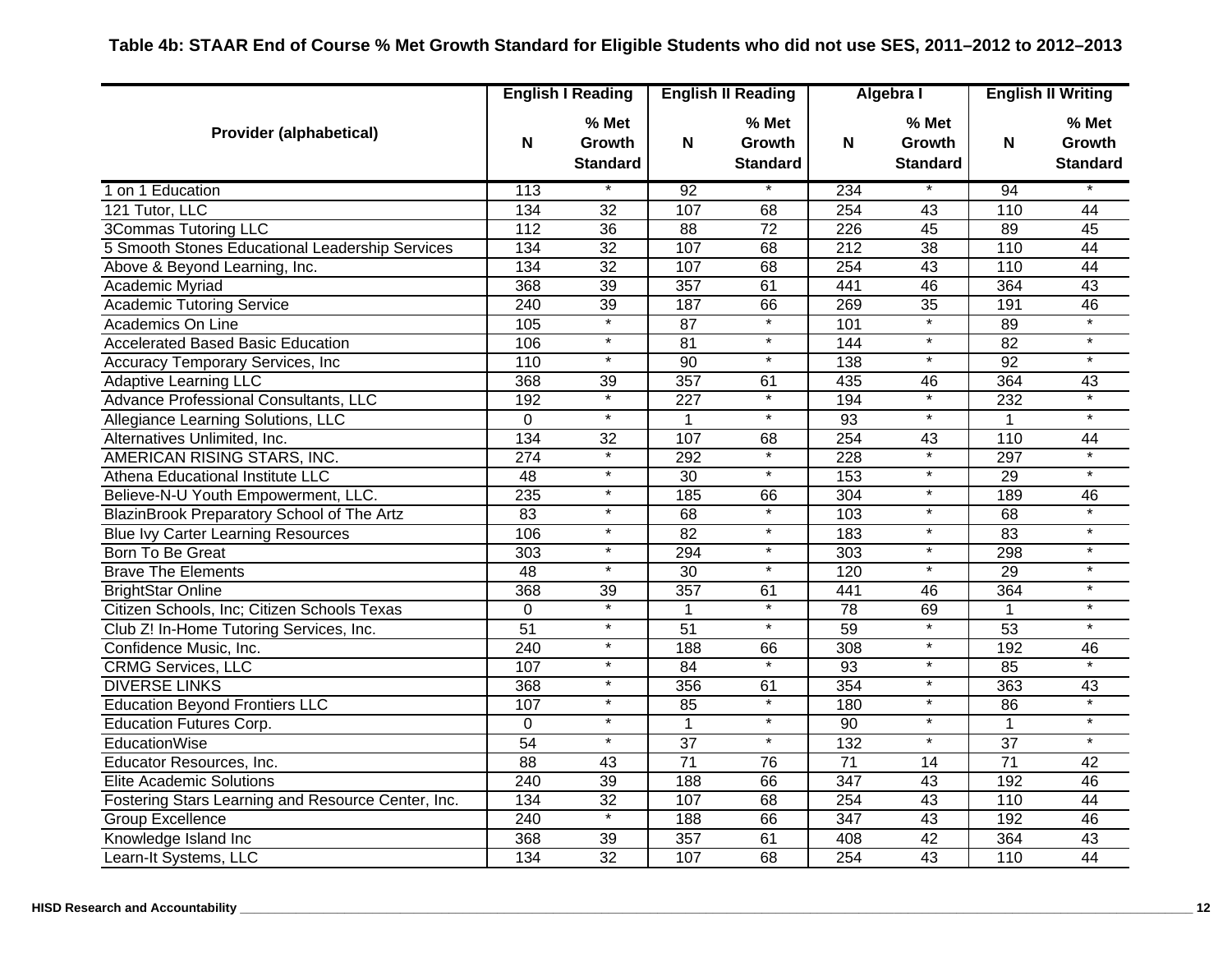|                                        |                  | <b>English I Reading</b>           | <b>English II Reading</b> |                                    |     | Algebra I                          | <b>English II Writing</b> |                                    |
|----------------------------------------|------------------|------------------------------------|---------------------------|------------------------------------|-----|------------------------------------|---------------------------|------------------------------------|
| <b>Provider (alphabetical)</b>         | N                | % Met<br>Growth<br><b>Standard</b> | N                         | % Met<br>Growth<br><b>Standard</b> | N   | % Met<br>Growth<br><b>Standard</b> | N                         | % Met<br>Growth<br><b>Standard</b> |
| Markem, Inc.                           | 134              | 32                                 | 107                       | 68                                 | 254 | 43                                 | 110                       | 44                                 |
| Mobile Collegiate Tutorial Service     | 368              | 39                                 | 357                       | 61                                 | 441 | 46                                 | 364                       | 43                                 |
| <b>Much Success Tutoring Services</b>  | 53               | $\star$                            | 32                        | $\star$                            | 40  | $\star$                            | 31                        | $\ast$                             |
| <b>Multicultural Literacy Center</b>   | 240              | $\star$                            | 188                       | 66                                 | 341 | 43                                 | 192                       | 46                                 |
| MyMath.Net Inc                         | 368              | 39                                 | 356                       | 61                                 | 363 | 41                                 | 363                       | 43                                 |
| PRIORITY: MY EDUCATION LLC             | $\overline{6}$   | $\star$                            | $\overline{7}$            | $\ast$                             | 6   | $\star$                            | 8                         | $\overline{\ast}$                  |
| <b>Promise Tutorial</b>                | 368              | 39                                 | 356                       | 61                                 | 327 | 35                                 | 363                       | 43                                 |
| Read, Write, & Create, Inc.            | 235              | $\star$                            | 184                       | 67                                 | 214 | $\ast$                             | 188                       | 46                                 |
| Studentnest, Inc.                      | 170              | $\star$                            | 123                       | 66                                 | 268 | 49                                 | 124                       | 48                                 |
| TC Tech, LLC                           | 88               | $\star$                            | 57                        | $\star$                            | 129 | $\star$                            | 58                        | $\star$                            |
| <b>Texas Southern University</b>       | 224              | 41                                 | 175                       | 66                                 | 235 | 37                                 | 178                       | 46                                 |
| <b>Turning Point Tutorial Systems</b>  | 112              | 36                                 | 88                        | 72                                 | 193 | 37                                 | 89                        | 45                                 |
| <b>TUTORCO, LLC</b>                    | 368              | 39                                 | 356                       | 61                                 | 363 | 41                                 | 363                       | 43                                 |
| <b>Tutors With Computers, LLC</b>      | 368              | 39                                 | 357                       | 61                                 | 441 | 46                                 | 364                       | 43                                 |
| Tutors With Tech                       | 368              | $\star$                            | 357                       | 61                                 | 441 | 46                                 | 364                       | 43                                 |
| Vanguardia Tutoring, LLC               | $\overline{72}$  | $\star$                            | 45                        | 69                                 | 62  | $\star$                            | 45                        | 51                                 |
| Vast Tutoring LLC                      | 235              | 40                                 | 184                       | 67                                 | 223 | 26                                 | 188                       | 46                                 |
| Ware Educational Consulting Firm, Inc. | 240              | 39                                 | 187                       | 66                                 | 227 | 27                                 | 191                       | 46                                 |
| Wonder-Space Mobile, LLC               | $\overline{112}$ | $\star$                            | 88                        | $\ast$                             | 108 | $\star$                            | 90                        | $\ast$                             |
| <b>Yancy Life Transition Center</b>    | 368              | 39                                 | 357                       | 61                                 | 441 | 46                                 | 364                       | 43                                 |
| Yo Miss! Can U Teach Me?               | 368              | $\overline{39}$                    | 357                       | 61                                 | 402 | $\overline{42}$                    | 364                       | $\overline{43}$                    |
|                                        |                  | <b>English I Reading</b>           |                           | <b>English II Reading</b>          |     | Algebra I                          |                           | <b>English II Writing</b>          |
| 75-100% met growth standard            |                  |                                    |                           |                                    |     |                                    |                           |                                    |
| 50-74% met growth standard             |                  |                                    |                           | 34                                 |     |                                    |                           |                                    |
| 25-49% met growth standard             |                  | 26                                 |                           |                                    |     | 29                                 |                           | 34                                 |
| 0-24% met growth standard              |                  | O                                  |                           |                                    |     |                                    |                           | 0                                  |

Student growth was determined by comparing a student's gain score to a minimum progress target.

Counts represent students with eligible test results from 2012 and 2013.

Eligible students are economically disadvantaged students from the same schools at which the SES providers served students.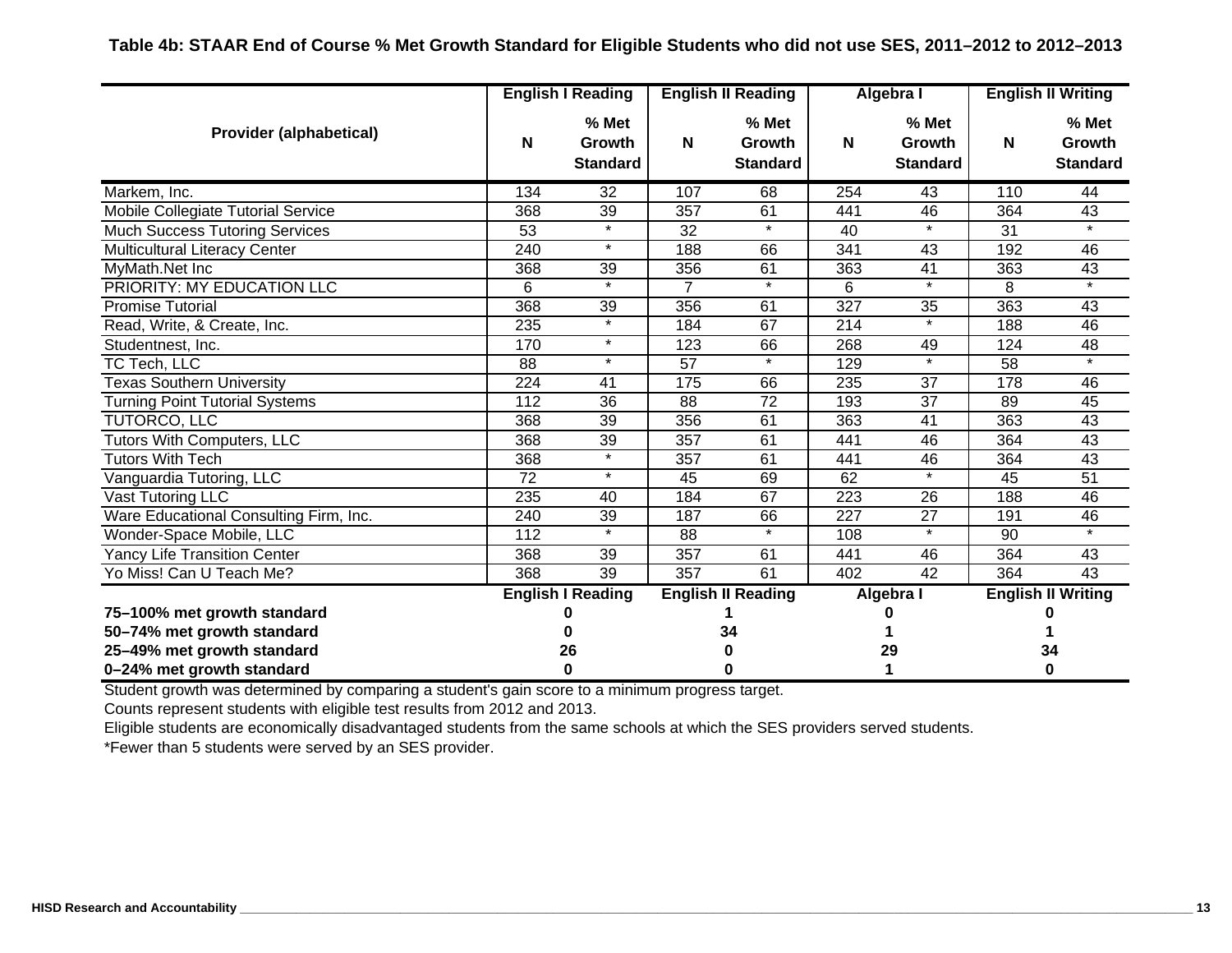| <b>Provider (alphabetical)</b>                     |                 | <b>English/Language Arts</b> |                          |                 |                         |                    | <b>Math</b>              |                 | <b>Science</b>  |                    |                          |                 |
|----------------------------------------------------|-----------------|------------------------------|--------------------------|-----------------|-------------------------|--------------------|--------------------------|-----------------|-----------------|--------------------|--------------------------|-----------------|
|                                                    | N               | 2012                         | 2013                     | <b>Diff</b>     | N                       | 2012               | 2013                     | <b>Diff</b>     | N               | 2012               | 2013                     | <b>Diff</b>     |
| 1 on 1 Education                                   | $\overline{2}$  |                              |                          |                 | $\overline{3}$          |                    |                          |                 | $\overline{3}$  |                    |                          |                 |
| 121 Tutor, LLC                                     | $\overline{22}$ | $\overline{86}$              | 100                      | $\overline{14}$ | $\overline{22}$         | $\overline{55}$    | 68                       | $\overline{13}$ | $\overline{21}$ | $\overline{52}$    | $\overline{90}$          | $\overline{38}$ |
| <b>3Commas Tutoring LLC</b>                        | $\overline{6}$  | 83                           | 83                       | $\overline{0}$  | $\overline{6}$          | 50                 | 67                       | 17              | 6               | 67                 | 83                       | 16              |
| 5 Smooth Stones Educational Leadership Services    | 56              | 93                           | 89                       | $-4$            | 58                      | 66                 | 78                       | 12              | 59              | $\overline{56}$    | $\overline{90}$          | $\overline{34}$ |
| A+ Tutors For Scholars                             | $\overline{1}$  | $\overline{\cdot}$           | $\overline{\cdot}$       |                 | $\mathbf{1}$            | $\overline{\ast}$  |                          |                 | $\mathbf{1}$    | $\overline{\ast}$  |                          |                 |
| Above & Beyond Learning, Inc.                      | $\overline{7}$  | $\overline{71}$              | $\overline{57}$          | $-14$           | 6                       | 50                 | 100                      | 50              | 6               | 83                 | 83                       | 0               |
| Academic Myriad                                    | $\overline{36}$ | 86                           | 89                       | $\overline{3}$  | $\overline{35}$         | $\overline{77}$    | 89                       | $\overline{12}$ | $\overline{38}$ | 53                 | $\overline{95}$          | $\overline{42}$ |
| <b>Academic Tutoring Service</b>                   | 14              | 79                           | 93                       | $\overline{14}$ | 14                      | 64                 | 93                       | 29              | 14              | 50                 | $\overline{86}$          | $\overline{36}$ |
| <b>Adaptive Learning LLC</b>                       | -1              | $\star$                      | $\star$                  |                 | $\mathbf 1$             | $\ast$             |                          |                 | 1               | $\star$            |                          |                 |
| Advance Professional Consultants, LLC              | 1               | $\ast$                       | $\ast$                   |                 | 1                       | $\ast$             | $\overline{\phantom{a}}$ |                 | 1               | $\ast$             | $\star$                  |                 |
| Alternatives Unlimited, Inc.                       | $\overline{6}$  | 100                          | $\overline{83}$          | $-17$           | 6                       | 83                 | 100                      | 17              | 6               | 83                 | 100                      | $\overline{17}$ |
| Believe-N-U Youth Empowerment, LLC.                | 23              | 87                           | 96                       | $\overline{9}$  | 23                      | 70                 | 78                       | 8               | $\overline{22}$ | 68                 | $\overline{95}$          | $\overline{27}$ |
| <b>Born To Be Great</b>                            | $\overline{3}$  | $\ast$                       | $\ast$                   |                 | $\overline{2}$          | $\ast$             | $\ast$                   |                 | 3               | $\star$            | $\ast$                   |                 |
| <b>BrightStar Online</b>                           | 38              | 89                           | 92                       | 3               | 39                      | 64                 | 82                       | 18              | 39              | 74                 | 92                       | 18              |
| Confidence Music, Inc.                             | 16              | 94                           | 100                      | 6               | 16                      | $\overline{88}$    | 100                      | $\overline{12}$ | 16              | 81                 | 100                      | 19              |
| <b>CRMG Services, LLC</b>                          | $\overline{2}$  | $\overline{\cdot}$           | $\overline{\phantom{a}}$ |                 | $\overline{2}$          | $\overline{\cdot}$ |                          |                 | $\overline{2}$  | $\overline{\ast}$  | $\overline{\phantom{a}}$ |                 |
| <b>DIVERSE LINKS</b>                               | 39              | $\overline{90}$              | 92                       | $\overline{2}$  | 42                      | $\overline{74}$    | $\overline{88}$          | $\overline{14}$ | 43              | $\overline{58}$    | $\overline{93}$          | $\overline{35}$ |
| <b>Education Beyond Frontiers LLC</b>              | $\mathbf{1}$    | $\overline{\phantom{a}}$     | $\star$                  |                 | $\overline{1}$          | $\star$            | $\star$                  |                 | 1               | $\star$            | $\overline{\phantom{a}}$ |                 |
| Educator Resources, Inc.                           | $\overline{7}$  | 100                          | $\overline{86}$          | $-14$           | $\overline{7}$          | $\overline{86}$    | 86                       | $\Omega$        | $\overline{7}$  | 100                | 100                      | 0               |
| <b>Elite Academic Solutions</b>                    | 14              | 79                           | 79                       | $\Omega$        | 14                      | $\overline{71}$    | 79                       | 8               | 14              | $\overline{36}$    | 86                       | 50              |
| Fostering Stars Learning and Resource Center, Inc. | 10              | 60                           | 70                       | $\overline{10}$ | 8                       | 50                 | $\overline{75}$          | $\overline{25}$ | $9\,$           | 67                 | 89                       | $\overline{22}$ |
| <b>Group Excellence</b>                            | 67              | 78                           | 88                       | 10              | 66                      | 70                 | 79                       | 9               | 67              | 58                 | 88                       | 30              |
| I Can Achieve, Inc.                                | 1               | $\ast$                       | $\star$                  |                 | $\mathbf{1}$            |                    | $\star$                  |                 | $\mathbf{1}$    | $\star$            |                          |                 |
| Jair Learning, LLC                                 | $\overline{3}$  | $\ast$                       | $\ast$                   |                 | $\overline{3}$          | $\ast$             | $\ast$                   |                 | $\overline{3}$  | $\ast$             | $\ast$                   |                 |
| Knowledge Island Inc                               | 42              | $\overline{88}$              | $\overline{90}$          | $\overline{c}$  | 42                      | $\overline{71}$    | 83                       | 12              | $\overline{44}$ | 64                 | $\overline{98}$          | 34              |
| Learn-It Systems, LLC                              | $\overline{83}$ | $\overline{80}$              | $\overline{82}$          | $\overline{2}$  | 81                      | 65                 | 86                       | 21              | $\overline{83}$ | 63                 | 93                       | 30              |
| Markem, Inc.                                       | $\overline{21}$ | 67                           | 86                       | 19              | 23                      | 48                 | 87                       | $\overline{39}$ | $\overline{24}$ | 50                 | 96                       | 46              |
| Mobile Collegiate Tutorial Service                 | $\overline{10}$ | 90                           | 100                      | 10              | 12                      | 42                 | $\overline{75}$          | 33              | 11              | 55                 | 91                       | 36              |
| Multicultural Literacy Center                      | $\overline{71}$ | $\overline{73}$              | 89                       | 16              | 68                      | 65                 | 82                       | 17              | 68              | 68                 | 88                       | 20              |
| MyMath.Net Inc                                     | 66              | 92                           | 88                       | $-4$            | 63                      | $\overline{76}$    | 87                       | 11              | 64              | 66                 | 95                       | 29              |
| PRIORITY: MY EDUCATION LLC                         | $\overline{2}$  | $\overline{\ast}$            | $\star$                  |                 | $\overline{2}$          |                    | $\star$                  |                 | $\overline{2}$  | $\overline{\ast}$  | $\overline{\ast}$        |                 |
| <b>Promise Tutorial</b>                            | $\overline{88}$ | 90                           | 89                       | $-1$            | $\overline{87}$         | $\overline{71}$    | 84                       | 13              | 89              | $\overline{53}$    | 93                       | 40              |
| Read, Write, & Create, Inc.                        | $\overline{3}$  | $\overline{\cdot}$           | $\overline{\ast}$        |                 | $\overline{3}$          | $\overline{\cdot}$ | $\overline{\ast}$        |                 | $\overline{2}$  | $\overline{\cdot}$ | $\overline{\ast}$        |                 |
| Studentnest, Inc.                                  | $\mathbf{1}$    | $\star$                      | $\star$                  |                 | $\mathbf{1}$            | $\star$            | $\star$                  |                 | $\mathbf{1}$    | $\star$            | $\star$                  |                 |
| <b>TC Tech, LLC</b>                                | 4               | $\overline{\phantom{a}}$     | $\ast$                   |                 | $\overline{\mathbf{4}}$ | $\ast$             | $\ast$                   |                 | 4               | $\star$            | $\ast$                   |                 |
| <b>Texas Southern University</b>                   | 3               | $\ast$                       | $\star$                  |                 | 3                       | $\ast$             | $\star$                  |                 | 3               | $\star$            | $\star$                  |                 |
| <b>Turning Point Tutorial Systems</b>              | $\overline{7}$  | 43                           | $\overline{71}$          | 28              | 8                       | 25                 | 50                       | 25              | $\overline{7}$  | 29                 | $\overline{71}$          | 42              |
| <b>TUTORCO, LLC</b>                                | 55              | 84                           | 85                       | $\overline{1}$  | 58                      | 69                 | 86                       | $\overline{17}$ | 58              | 60                 | 93                       | 33              |
| <b>Tutors With Computers, LLC</b>                  | 64              | $\overline{77}$              | 88                       | 11              | 63                      | 70                 | 78                       | $\overline{8}$  | 65              | 58                 | 91                       | 33              |

# **Table 5a: TAKS Percent Met Standard of Participating Students by SES Provider, 2011–2012 and 2012–2013**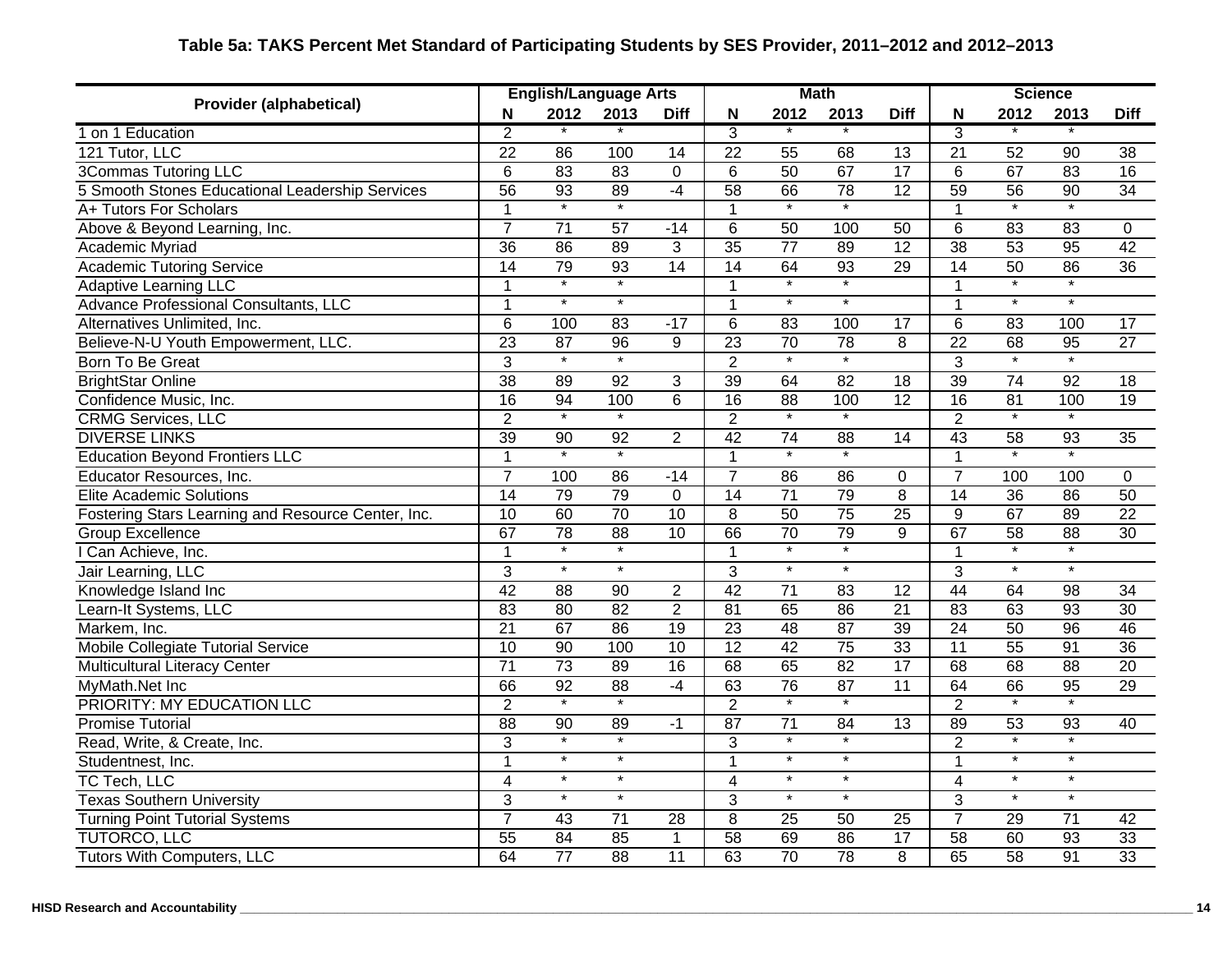## **Table 5a: TAKS Percent Met Standard of Participating Students by SES Provider, 2011–2012 and 2012–2013**

| <b>Provider (alphabetical)</b>         | <b>English/Language Arts</b> |      |      |             | <b>Math</b> |      |             |             | <b>Science</b> |      |      |             |
|----------------------------------------|------------------------------|------|------|-------------|-------------|------|-------------|-------------|----------------|------|------|-------------|
|                                        | N                            | 2012 | 2013 | <b>Diff</b> | N           | 2012 | 2013        | <b>Diff</b> | N              | 2012 | 2013 | <b>Diff</b> |
| Tutors With Tech                       | 75                           | 89   | 93   |             | 74          | 76   | 82          | 6           | 74             | 62   | 95   | 33          |
| Vast Tutoring LLC                      | 16                           | 88   | 100  | 12          | 15          | 87   | 87          |             | 15             | 47   | 87   | 40          |
| Ware Educational Consulting Firm, Inc. | 69                           | 81   | 81   |             |             | 69   | 79          | 10          |                | 52   | 85   | 33          |
| <b>Yancy Life Transition Center</b>    | 39                           | 74   | 90   | 16          | -40         | 50   | 75          | 25          | 40             | 53   | 95   | 42          |
| Yo Miss! Can U Teach Me?               | 17                           | 71   | 82   |             | 17          | 65   | 65          |             | 18             | 44   | 89   | 45          |
|                                        | <b>English/Language Arts</b> |      |      |             |             |      | <b>Math</b> |             | <b>Science</b> |      |      |             |
| <b>Improved</b>                        |                              |      |      |             | 27          |      |             |             | 29             |      |      |             |
| <b>Decreased</b>                       |                              |      |      |             |             |      |             |             |                |      |      |             |
| No Change                              |                              |      |      |             |             |      |             |             |                |      |      |             |

Counts represent students with eligible test results from 2012 and 2013.

Maintenance at 100 percent was included in the improvement counts.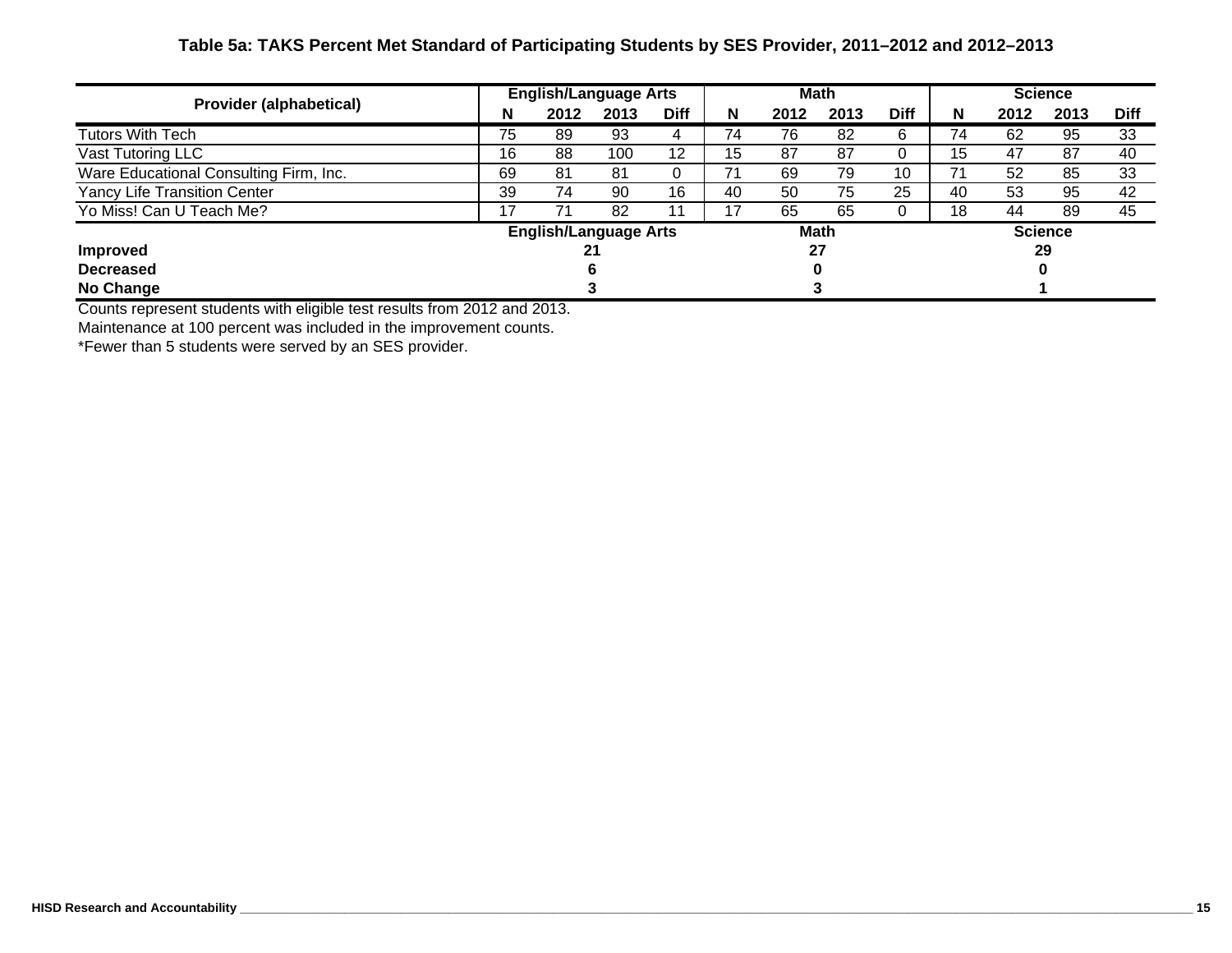#### **N 2012 2013 Diff N 2012 2013 Diff N 2012 2013 Diff**1 on 1 Education 107 \* \* 1 98 \* \* 101 121 Tutor, LLC | 114 83 90 7 | 103 63 87 24 | 107 62 93 31 3Commas Tutoring LLC 103 83 91 8 93 62 86 24 96 64 94 30 5 Smooth Stones Educational Leadership Services | 114 83 90 7 | 103 63 87 24 | 107 62 93 31 A+ Tutors For Scholars 9 \* \* 8 \* \* 8 \* \*Above & Beyond Learning, Inc. | 114 83 90 7 | 103 63 87 24 | 107 62 93 31 Academic Myriad | 289 82 87 5 | 275 72 86 14 | 277 68 93 25 Academic Tutoring Service 182 182 82 92 8 | 166 67 89 22 | 170 65 92 27 Adaptive Learning LLC 289 \* \* 275 \* \* 277 \* \* Advance Professional Consultants, LLC 170 \* \* 164 \* \* 163 \* Alternatives Unlimited, Inc. 114 83 90 7 103 63 87 24 107 62 93 31 Believe-N-U Youth Empowerment, LLC. 179 84 90 6 | 164 68 89 21 | 168 66 93 27 Born To Be Great 222 \* \* 222 \* \* 215 \* \* 216 \* \* \* BrightStar Online | 289 82 87 5 | 275 72 86 14 | 277 68 93 25 Confidence Music, Inc. 182 82 90 8 166 67 89 22 170 65 92 27 CRMG Services, LLC 100 \* \* 91 \* \* 94 \* DIVERSE LINKS 289 82 87 5 275 72 86 14 277 68 93 25 $25$ Education Beyond Frontiers LLC 100 \* \* \* 91 \* \* 94 \* Educator Resources, Inc. 27 | 84 | 84 | 83 | 93 | 10 | 85 | 64 | 87 | 23 | 88 | 66 | 93 | 27 Elite Academic Solutions 182 82 90 8 166 67 89 22 170 65 92 27Fostering Stars Learning and Resource Center, Inc. | 114 83 90 7 | 103 63 87 24 | 107 62 93 31 Group Excellence 182 182 82 90 8 | 166 67 89 22 | 170 65 92 27 I Can Achieve, Inc. 40 \* \* 38 \* \* 40 \* \* Jair Learning, LLC 40 \* \* 38 \* \* 40 \* \* Knowledge Island Inc **289 1289 82 87** 5 275 72 86 14 277 68 93 25 Learn-It Systems, LLC **114 83 90 7** 103 63 87 24 107 62 93 31 Markem, Inc. | 114 83 90 7 | 103 63 87 24 | 107 62 93 31 Mobile Collegiate Tutorial Service 25 289 82 87 5 275 72 86 14 277 68 93 25 Multicultural Literacy Center 182 182 82 90 8 | 166 67 89 22 | 170 65 92 27 MyMath.Net Inc 289 82 87 5 275 72 86 14 277 68 93 25 PRIORITY: MY EDUCATION LLC  $\begin{array}{cccccccc} 7 & * & * & * & * & * & * & * \\ \end{array}$ Promise Tutorial 289 82 87 5 275 72 86 14 277 68 93 25 Read, Write, & Create, Inc. 179 \* \* 164 \* \* 168 \* \* Studentnest, Inc. \* \* 112 \* \* \* 107 \* \* \* 107 \* \* \* TC Tech, LLC | 53 \* \* | 49 \* \* | 52 \* \* Texas Southern University 1990 1990 1991 178 \* \* \* 1990 103 \* \* \* 1990 166 \* \* \* Turning Point Tutorial Systems 103 83 91 8 93 62 86 24 96 64 94 30 TUTORCO, LLC 289 82 87 5 275 72 86 14 277 68 93 25 Tutors With Computers, LLC 289 82 87 5 275 72 86 14 277 68 93 25 **ScienceProvider (alphabetical) English/Language Arts Math**<br>**Provider (alphabetical) Number 2010 Different Number 2010 0010 0010**

## **Table 5b: TAKS Percent Met Standard for Eligible Students who did not use SES, 2011–2012 and 2012–2013**